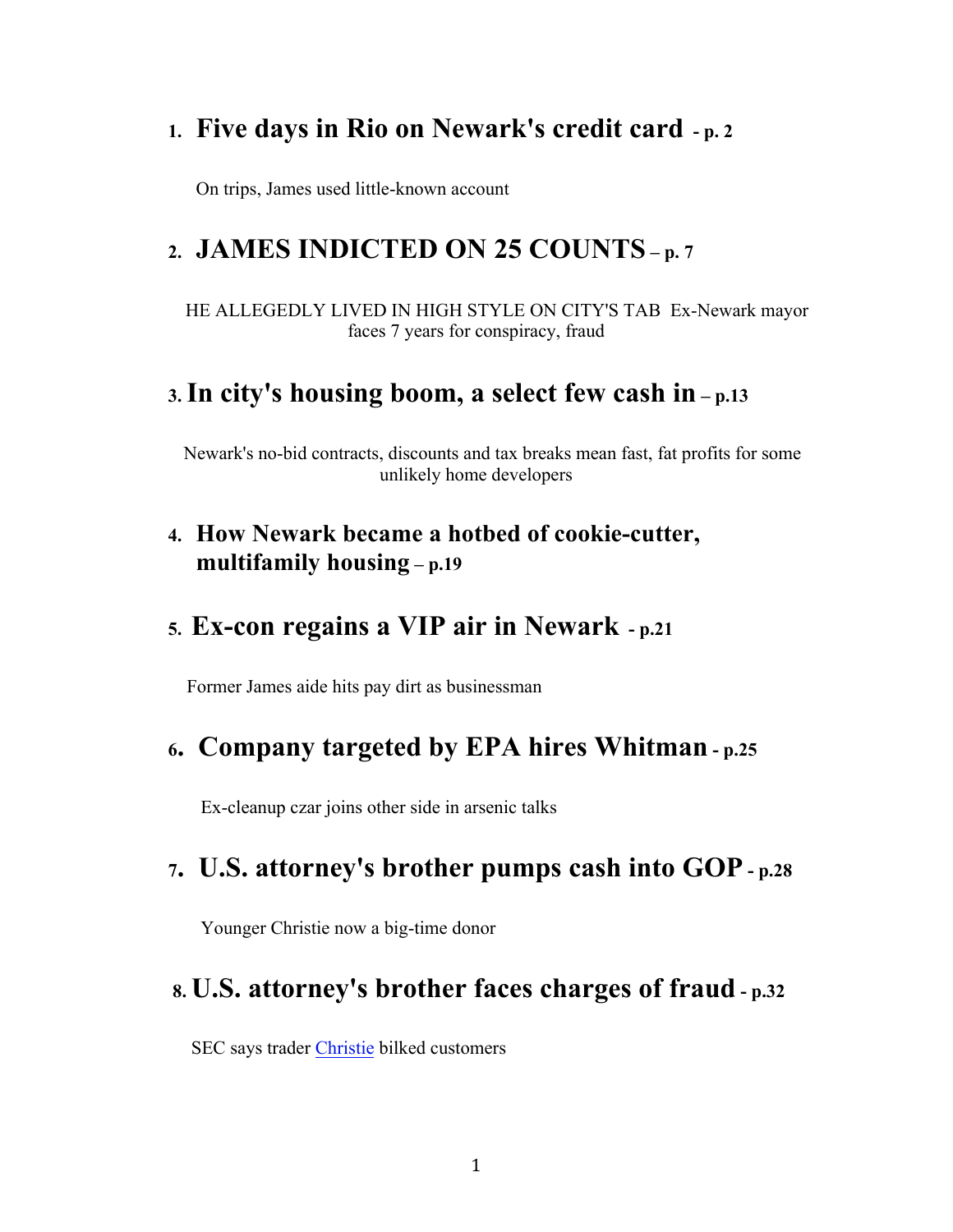Date: 2006/08/20 Sunday Page: 001 Section: NEWS Edition: FINAL Size: 1485 words

## **Five days in Rio on Newark's credit card**

#### **On trips, James used little-known account**

#### **By IAN T. SHEARN AND JEFFERY C. MAYS STAR-LEDGER STAFF**

In the final week of his 20-year tenure as mayor of Newark, Sharpe James took a five-day trip to Rio de Janeiro, staying in a luxury hotel and dining at some of the city's finest restaurants.

Newark taxpayers paid the tab, which exceeded \$6,500, according to credit card records obtained by The Star-Ledger.

The mayor, traveling with an aide and two police bodyguards, stayed at Caesar Park Ipanema Hotel, a four-star resort, and enjoyed meals at Marius Crustaceos and Don Camillo, upscale eateries on the Copacabana beachfront. Rio, at the time, was in the grip of World Cup soccer fever, as the Brazilian team neared the end of its unsuccessful run in the tournament.

James said yesterday the June 23-27 trip was purely business, following up on a 2004 visit there when he lectured on "affirmative action, sanitation, housing and poor people" — as a guest of the U.S. State Department.

Of his more recent trip, James said: "I went to the consul general and met with him to discuss these issues. I wanted to see if my (earlier) visit paid off, and I found out it did pay off."

Asked why he needed to travel with two bodyguards, James said that "Brazil is a hot spot for crime — everybody knows that."

The expenses were the final charges on an \$80,000 tab James and his security detail accumulated over a 2 1/2-year period using a Platinum Plus Visa card issued to "Sharpe James Newark Mayor Sec Pol Bus" and paid for with Newark Police Department funds, records show. The use of this card for the former mayor's expenses has not been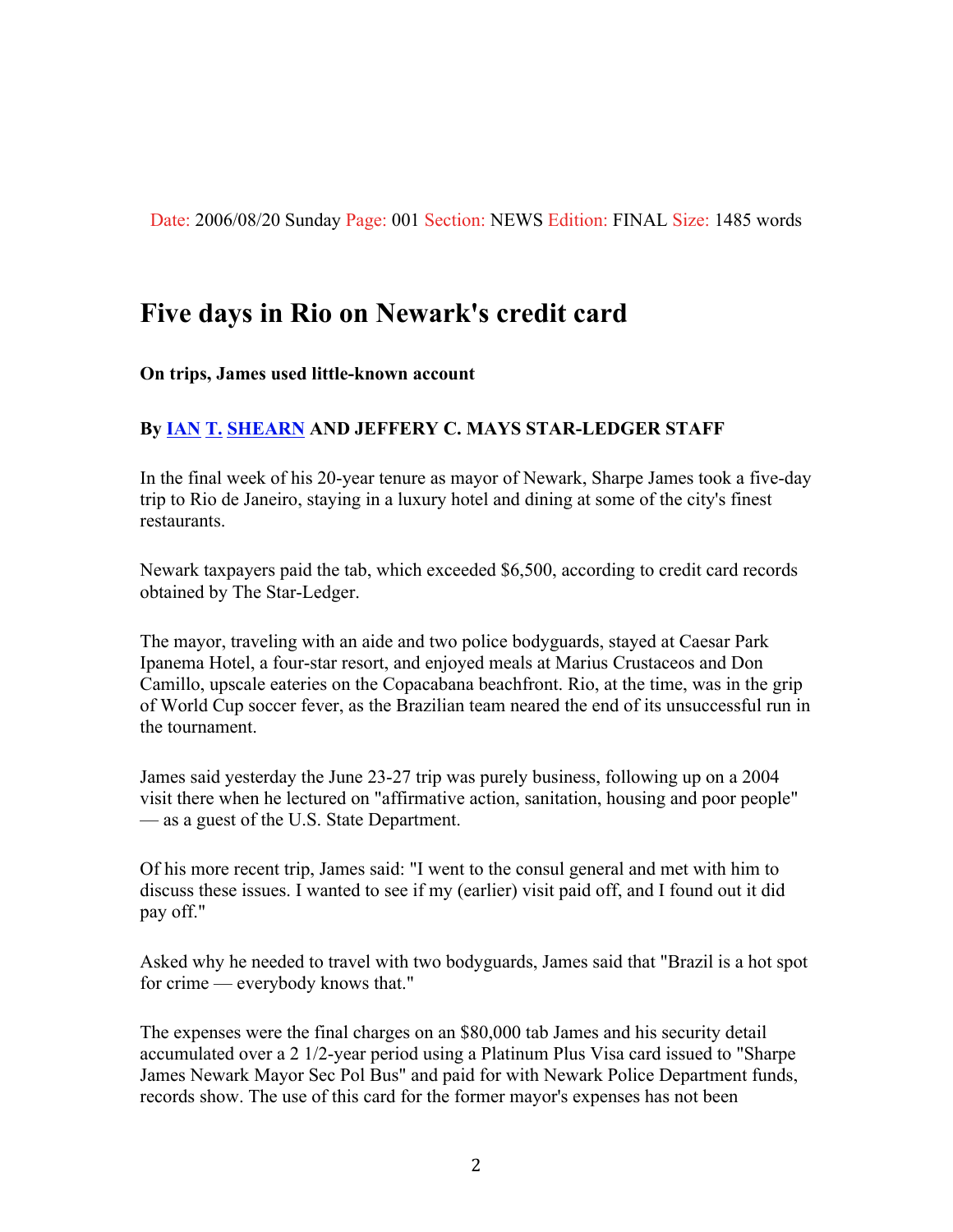previously disclosed.

When The Star-Ledger requested records of all the former mayor's expenses last year, citing the state's Open Public Records Act, the James administration provided only charges made to another Visa card billed to City Hall. Those charges totaled more than \$70,000 from 2002 through 2004.

Newark Mayor Cory Booker said on Friday he recently became aware of the police department account and has directed his staff to conduct a review.

"Our investigation thus far appears to reveal an egregious and unacceptable use of public funds, especially in light of our urgent community needs, current fiscal crisis and common values," he said. "I am and will continue to ensure that this matter is fully investigated."

Former Business Administrator Richard Monteilh said he knew the mayor was out of town in late June, but didn't know where he went. Monteilh preapproved all city employee travel, with one exception: the mayor.

"What the mayor does is exclusively up to him," Monteilh said. "This is the way it was set up when I got here. Whatever precedent is in place is what we follow."

#### **THE EXPLANATION**

The reason for using two credit cards to cover his expenses is easily explained, James said.

"Sometimes the city doesn't pay properly," he explained. "If one account gets rejected, they use the other card."

James also said he never, in his long tenure as mayor, exceeded his travel budget — but he said he couldn't recall what his limit was.

Former Police Director Anthony Ambrose, who retired last month after two years in charge of the department, said he never saw any bills or paperwork for the credit card.

The bills, he said, were submitted to the police department's business office, which forwarded them straight to the city's finance department for payment. In the end, the bills were paid out of the police department's budget.

No other police employees had a city credit card; they paid for business trips themselves and submitted vouchers for reimbursement, which the director approved and sent to the city finance department, Ambrose said.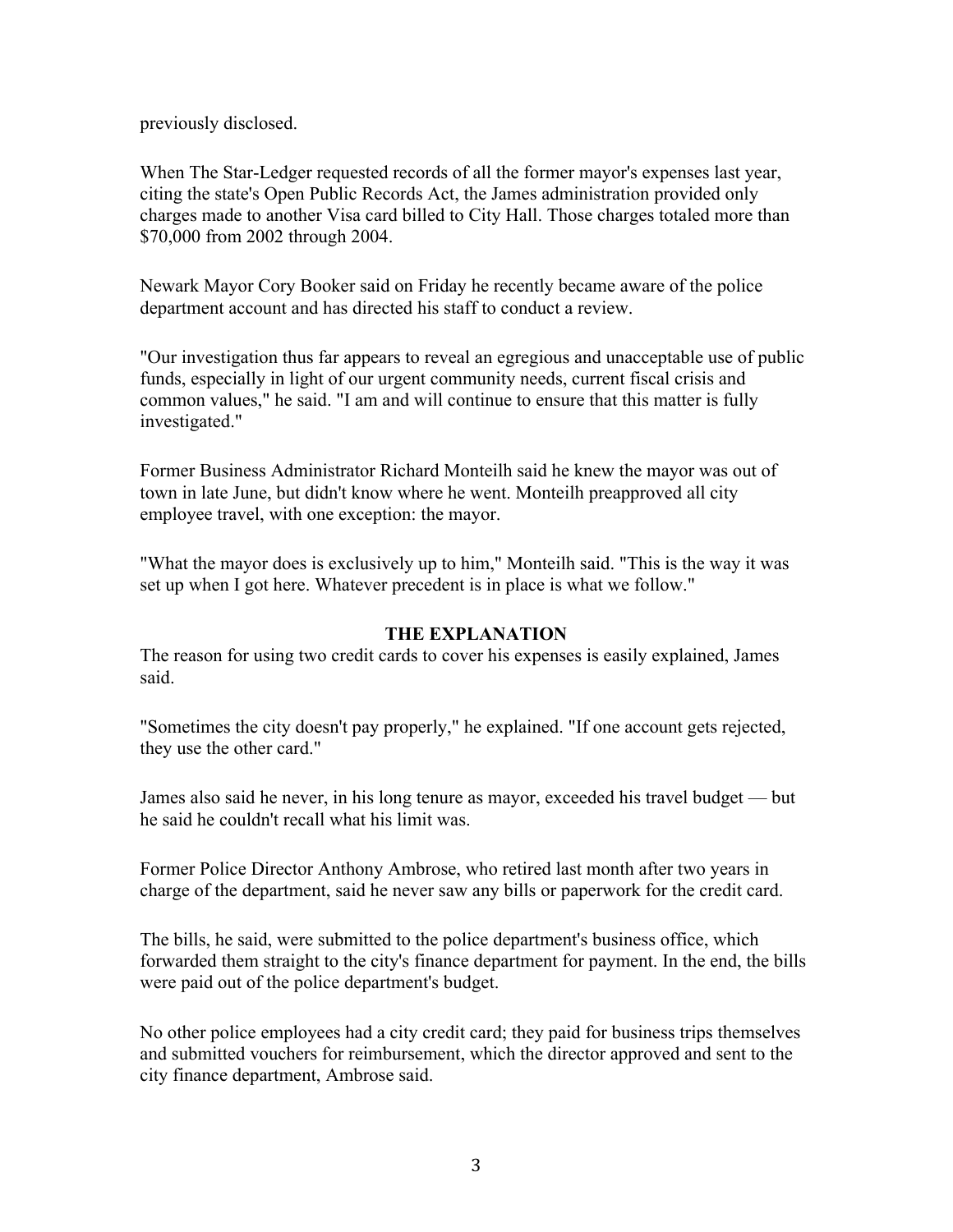"The main purpose of the credit card, which pre-existed me, was for use by police security to accompany the mayor on city-related trips and functions to pay for travel, lodging and meals," Ambrose said.

Most of the vouchers submitted to the city's finance department in connection with the credit card were unsigned, but checks were cut and sent to Wachovia Bank to pay the bills.

According to records for the Visa card, James used it for eight years. But the credit card statements obtained by The Star-Ledger cover only the period from November 2003 through June 2006.

Among the charges during this period were multiple trips to Puerto Rico, the Dominican Republic, Florida, Martha's Vineyard, North Carolina and Atlantic City.

James said every taxpayer-paid trip he took was city business, and also said he reimbursed the city on occasion when his expenses weren't city-related. He was unable to recall any specific examples yesterday, though, and said he would try to find his records and call back with details. He did not.

Leah Rush, director of state projects at the Center for Public Integrity in Washington, D.C, called James' expenses "audacious."

"It probably doesn't get any more clear-cut than using a public credit card . . . and taking yourself to nice events — not even fancy dinners in town, but resorts in exotic locales," Rush said.

Newark taxpayers bought the mayor and his bodyguards meals as meager as those dished up at a White Castle hamburger stand in Newark (\$6.55 on July 8, 2005) and as extravagant as those served at the Old Homestead Steakhouse in Atlantic City (\$421.80 on Nov. 16, 2005).

#### **CAR RENTALS AND BROADWAY**

The card was used for matters as practical as gasoline, car rentals and overnight mailings. But it also bought tickets for performances at the New Jersey Performing Arts Center, Broadway theaters, Giants Stadium and Cirque du Soleil in California.

James used his City Hall Visa card for many of the same purposes, traveling to the Bahamas, Virgin Islands, South Beach in Miami and a boat show in Chicago.

In May 2003, he spent \$968 for tickets at NJPAC. On two occasions, he made purchases at Toys "R" Us.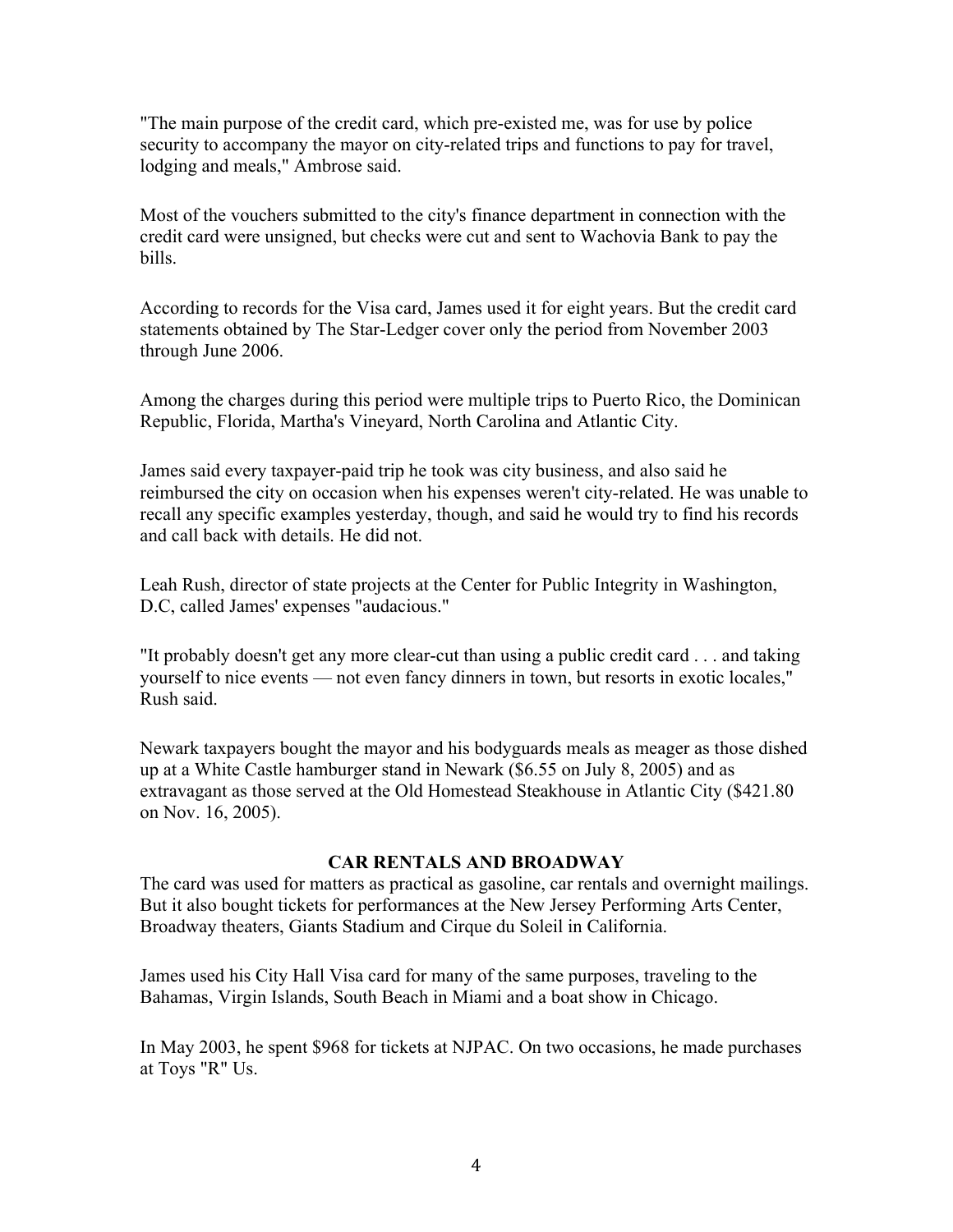At the height of his 2002 election campaign against Cory Booker, just two days before voters went to the polls, James used the City Hall card to charge airline tickets for Illinois Congressman Jesse Jackson Jr., his aide Frank Watkins and pollster Ron Lester, at a cost of \$730.50 to taxpayers. The election was the closest in James' political career and he pulled out all the stops to win, showcasing Jackson at churches around the city.

Rush said this charge is particularly troubling and may have violated campaign finance laws.

"If it was out of his campaign fund that's one thing," she said. "But to put it on the taxpayer dime is really out of line."

#### **`INADVERTENT ERROR'**

James, in a faxed message yesterday, said he had no knowledge of the credit card being used to pay for Jackson's visit. "I never heard of said transaction," he wrote. "My campaign treasurer would not allow this."

After he was faxed the credit card statement reflecting the travel expenses, James said it was an "inadvertent error" by his secretary.

"I will write a campaign check for it on Monday," he said. "That's just stupid."

James occasionally used both cards to split the costs on his trips, according to credit card bills. For example, during a 2003 trip to Nashville, Tenn., James used his mayoral credit card to pay \$598 for lodging at the Gaylord Opryland Resort. He used his police card to pay the balance, which was \$2,287. He also used the police card for his rental car, and for an evening at BB King's Blues Club and other food and entertainment, totaling \$601.

He also used both cards to dine at numerous Newark restaurants — most frequently at Don Pepe's, owned by José Lopez, one of the mayor's staunchest supporters.

Most of the mayor's travels were arranged by Gateway Travel, a Newark firm owned by Christina Malanga, wife of former Deputy Police Chief Rocco Malanga, who retired in June. The Malangas were out of the country and could not be reached for comment.

Accompanying James on the Rio trip were his aide Alturrick Kenney; Robert Moore, assigned to the ex-mayor's security detail; and Jerome Ramsey, a former member of his detail. Repeated calls last week to reach Moore and Ramsey were unsuccessful, and Capt. Derek Glenn of the police department referred all questions about the officers to the mayor's office. Kenney, reached yesterday, referred all questions to James.

"Any time you travel for Newark, it's good," James said. "As the last of the civil rights mayors in America, I had to travel and sell this city and tell the world about the Newark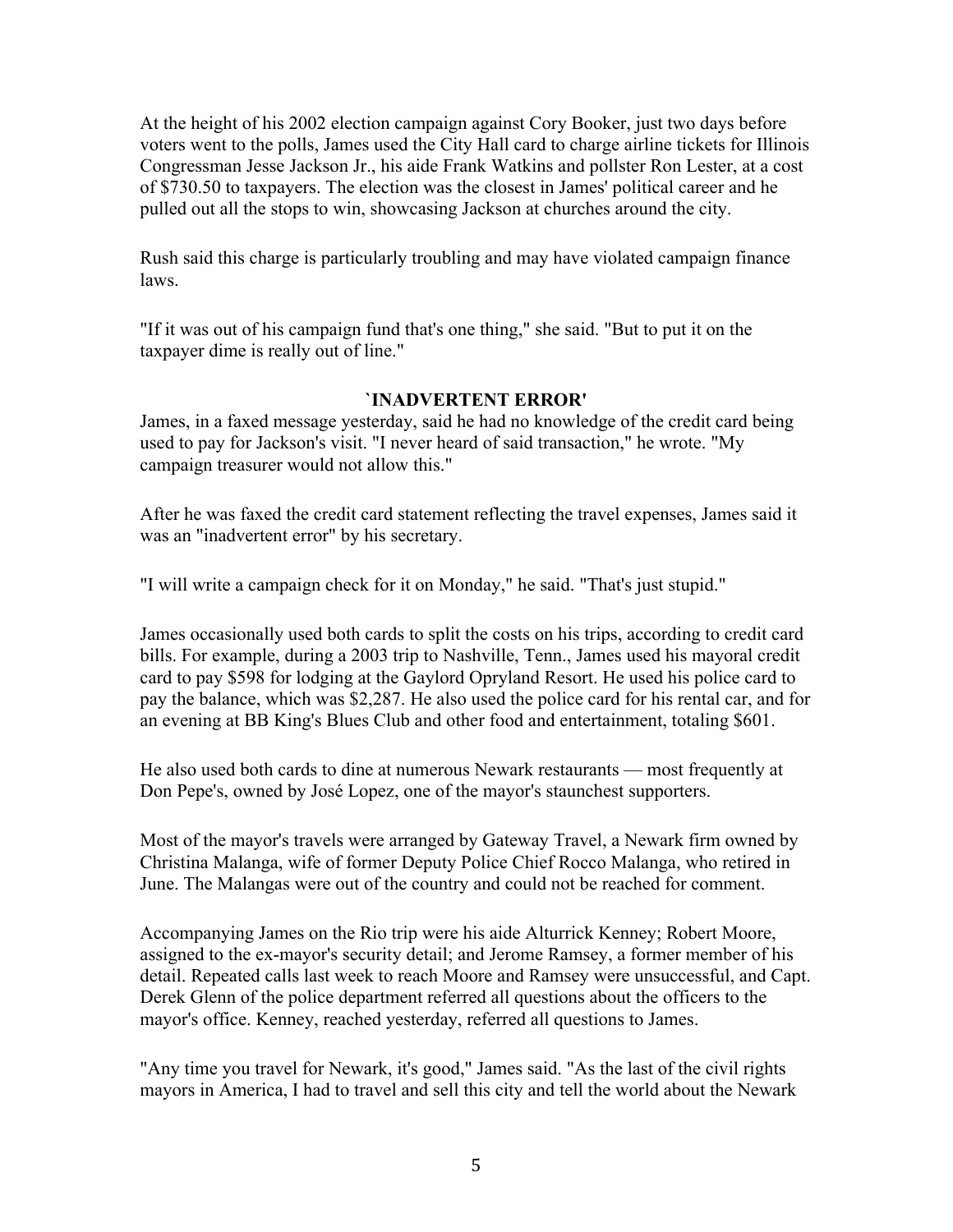success story."

Staff writers Jonathan Schuppe and Jonathan Casiano contributed to this report.

 $\mathcal{L}_\text{max}$  , and the contribution of the contribution of the contribution of the contribution of the contribution of the contribution of the contribution of the contribution of the contribution of the contribution of t

**PHOTO CAPTION:** 1. Sharpe James leaves his house on his last day as Newark mayor in June. **CREDIT:** 1. MITSU YASUKAWA/THE STAR-LEDGER **GRAPHIC CAPTION:** CHART: **A mayor's itinerary** Former Newark Mayor Sharpe James traveled frequently, using two city-issued credit cards to pay his way. One was billed to City Hall, the other to the police department. Here are some of his travel destinations over the past four years.

| <b>DATE</b>               | <b>TRAVELS</b>                        |            | <b>CHARGES</b> |            |  |
|---------------------------|---------------------------------------|------------|----------------|------------|--|
|                           | Jun-06 Rio de Janeiro, Brazil*        | \$6,528.00 |                |            |  |
| $May-06$                  | Carolina, Puerto Rico*                |            |                | \$6,704.00 |  |
| Apr-06                    | San Juan, Puerto Rico*                |            | \$2,238.00     |            |  |
| Aug- $05$                 | Daytona Beach, Fla.*                  | \$4,937.00 |                |            |  |
|                           | Jun-05 Lake Buena Vista, Fla.*        | \$5,552.00 |                |            |  |
| Mar- $05$                 | Punta Cana, Dominican Republic*       |            | \$1,363.00     |            |  |
| Jan-05 Scottsdale, Ariz.* |                                       | \$2,356.00 |                |            |  |
| $Dec-04$                  | Hamaca Coral Bay, Dominican Republic* |            |                | \$1,553.00 |  |
| Jul-04 Boston             | \$4,625.00                            |            |                |            |  |
| Mar-04                    | Martha's Vineyard, Mass.**            |            | \$1,469.00     |            |  |
| Feb-04                    | Key West, Fla.**                      |            | \$5,263.00     |            |  |
| Dec-04                    | Nashville, Tenn.**                    |            | \$8,384.00     |            |  |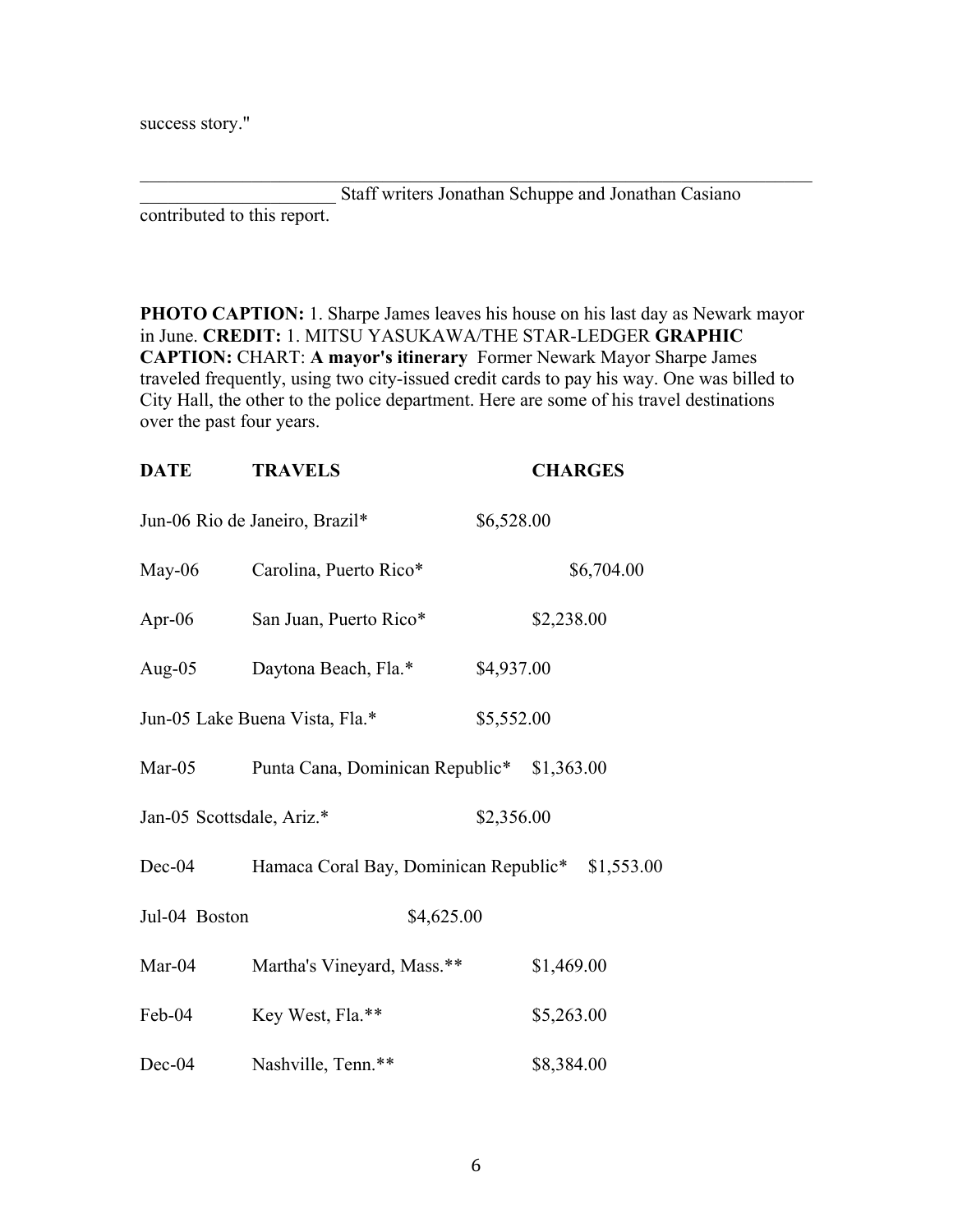| Jul-03 San Francisco     |                            | \$2,804.00 |
|--------------------------|----------------------------|------------|
| Jun-03 Miami Beach, Fla. |                            | \$2,012.00 |
| $Dec-02$                 | St. Thomas, Virgin Islands | \$4,457.00 |
| $Nov-02$                 | Nassau, Bahamas            | \$1,091.00 |

\*Using police department credit card

\*\*Using both police and mayoral credit card

**CREDIT:** THE STAR-LEDGER SOURCE: Wachovia Bank Visa credit card statements for James

Date: 2007/07/13 Friday Page: 001 Section: NEWS Edition: FINAL Size: 1540 words

#### **Series: THE SHARPE JAMES INDICTMENT**

# **JAMES INDICTED ON 25 COUNTS**

#### **HE ALLEGEDLY LIVED IN HIGH STYLE ON CITY'S TAB Ex-Newark mayor faces 7 years for conspiracy, fraud**

#### **By JOHN P. MARTIN AND IAN T. SHEARN STAR-LEDGER STAFF**

Sharpe James, who for two decades reigned as the mayor and indelible face of Newark, was charged yesterday with fraudulently billing the city for lavish vacations he took with female companions and arranging for one to buy valuable municipal land at a steep discount.

In an 86-page indictment, prosecutors and the FBI portrayed James as an elected official who considered no personal expense too great or too small for his city-issued credit cards, charging everything from movie tickets and meals at McDonald's to airfare and luxury hotels in five countries.

In one instance, James billed the city for a \$9,000 penthouse suite on a cruise that sailed six weeks after he left office last year, they alleged.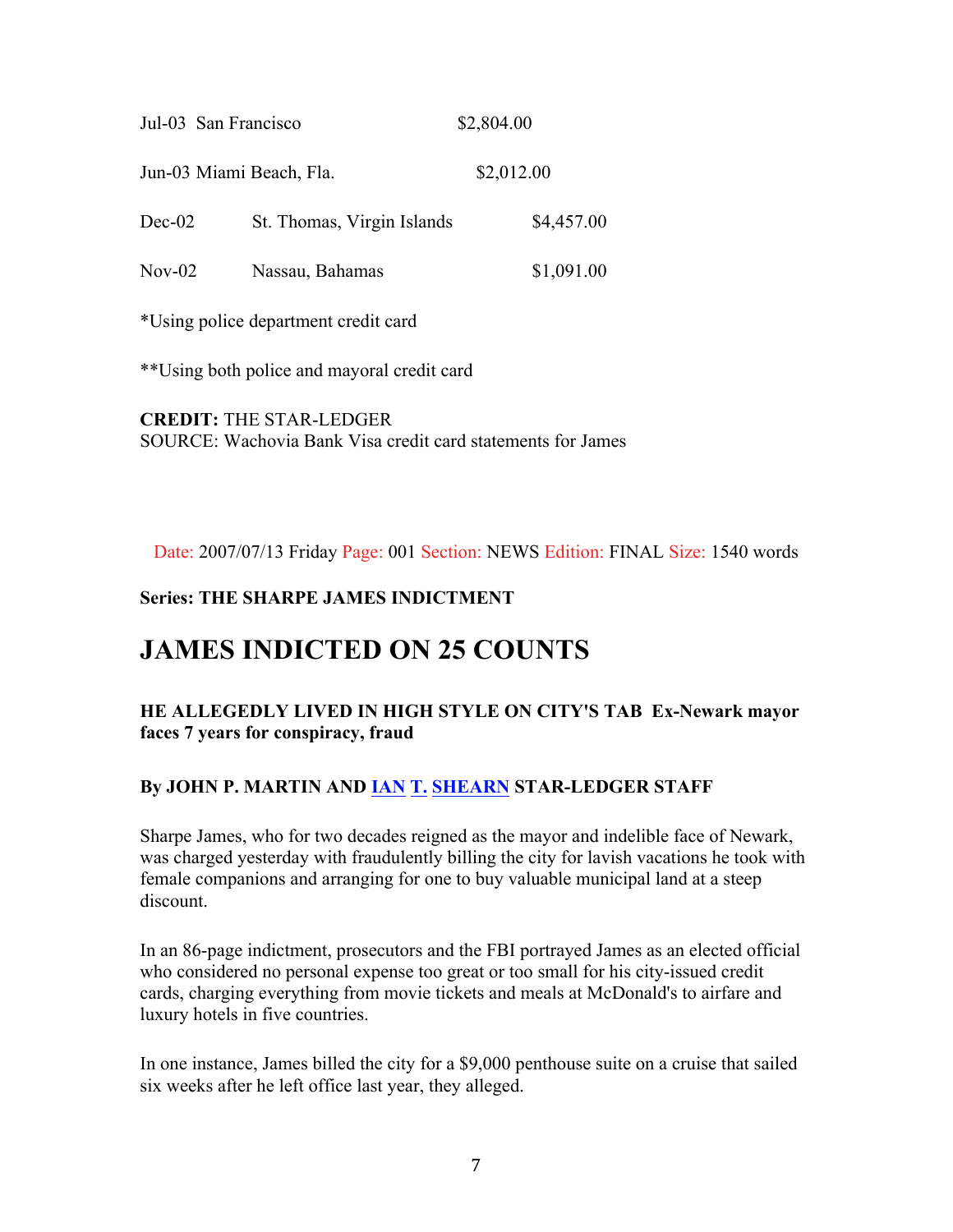A federal grand jury named James, 71, who remains a state senator, in 25 counts of conspiracy, mail and wire fraud — crimes that, if proven, could send the former mayor to prison for more than seven years. One of his travel companions, a 38-year-old businesswoman named Tamika Riley, also was charged with fraud, conspiracy and tax violations.

Returned on the 40th anniversary of the deadly riots that scarred the city, the accusations represented a potentially staggering blow to the legacy left behind by James, the onetime athletic director who became the city's singularly indisputable power broker.

Along the way, James, a Democrat, had sidestepped more than one probe of city corruption, at times growing in power and popularity even as his allies and subordinates headed to prison.

"Sharpe James' long history in this city is forever scarred by the allegations contained within this indictment today," said U.S. Attorney Christopher Christie, flanked by New Jersey Attorney General Anne Milgram and officials from the FBI and IRS. "They are shameful for someone who has put so much of his life into public service."

The indictment ended a three-year FBI investigation, dubbed Operation Cornered Lot, that began with a phone call from a resident complaining that James was steering lucrative city land contracts to his friends, said Weysan Dun, special agent in charge of the FBI in Newark.

In recent weeks, James himself had privately told friends and relatives he expected to be indicted, and was so sure of it that he arrived with his lawyers at the federal courthouse in Newark early yesterday — hours before the grand jury vote — to begin making bail arrangements.

By midday, dozens of prosecutors, federal agents and reporters sat hushed in a packed courtroom two blocks from City Hall, witnesses to a scene that some had once considered unthinkable: James standing before a judge in handcuffs and leg irons. He was released on \$250,000 bail and, as he walked from the courthouse, vowed to be vindicated.

"I'm innocent of all these charges and look forward to my day in court when the truth will come out," he repeated several times.

News of the indictment rippled through the political establishment and the streets of Newark, where some questioned the timing of the charges.

"To have the indictment come down on the 40th anniversary of the disturbance just seems distasteful to a lot of people," said Richard Cammarieri, a lifelong resident and a community organizer. "It seems to be more than a coincidence."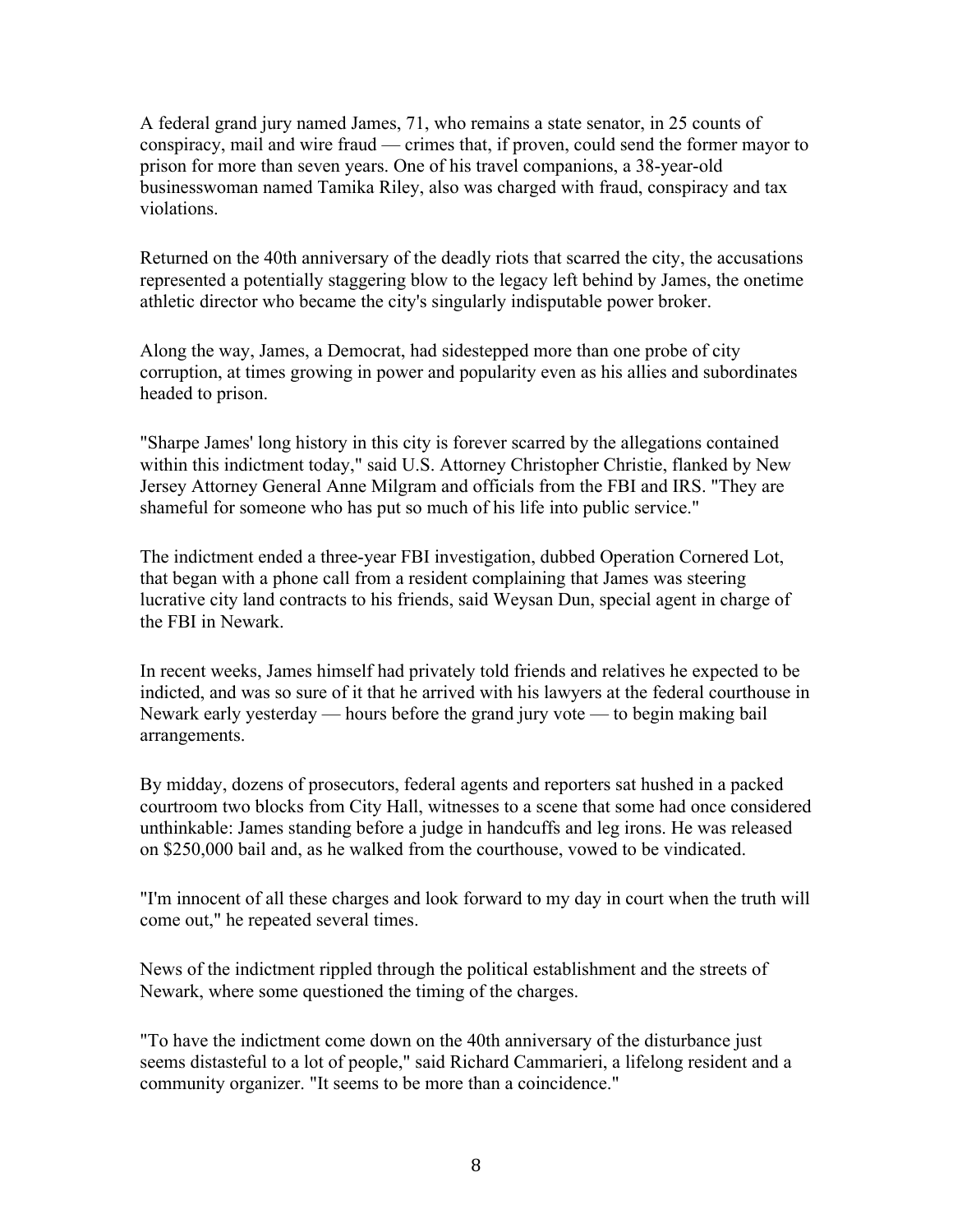Christie was quick to defend the decision, insisting that his office brings cases "when they are ready" and can't manipulate the process. "We honor today a better future for the people of Newark by bringing action against someone who stole from its citizens," he said.

The crimes allegedly occurred as the city struggled to overcome the blight left after the riots and experience the renaissance that other once-downtrodden urban centers have enjoyed. James presided as Newark offered up thousands of vacant or neglected properties for cheap sale to redevelopers, and was the champion of a plan to host a gleaming new downtown arena that he claimed would anchor the rebirth.

At the same time, prosecutors contend, he was ripping off Newark taxpayers. The indictment cited roughly 150 credit-card purchases by James between 2001 and 2006, alleging he billed the city for more than \$58,000 worth of meals, trips, entertainment and other personal expenses unrelated to his official duties. Prosecutors say the charges came on top of the \$25,000 he collected each year to cover such expenses.

James allegedly carried both cards — one issued by the police department and the other by the administration — in his wallet and used them liberally, including 37 times at area movie theaters.

"Sharpe James was not even willing to pay \$10 out of his own pocket to go to the movies," said Milgram, whose office assisted in the probe.

First elected in 1986, James served five successive mayoral terms, choosing to step aside last year and avoid a bruising re-election battle with Cory Booker. When James first obtained the credit cards is unclear, but the fraud charges carry a five-year statute of limitations.

James also allegedly took 32 personal vacations during that span, giving the appearance that he spent the bulk of some seasons in places other than his own city. In the summer of 2003, for instance, James took jaunts to Miami Beach, Barbados and Martha's Vineyard. He later allegedly charged the city for a trip to Pompano Beach, Fla., to test-drive a Rolls-Royce and another trip to Maryland to inspect a yacht he considered buying.

Other destinations included Brazil, Puerto Rico, the Dominican Republic and events such as a film festival and national tennis and basketball tournaments.

Riley was one of eight women described as "companions" to the mayor during his personal vacations. The indictment did not name any of them, but noted that one was a legislative aide to James, another served on the Newark Planning Board, and at least two others had city jobs.

Others also accompanied the mayor. James typically traveled with police bodyguards,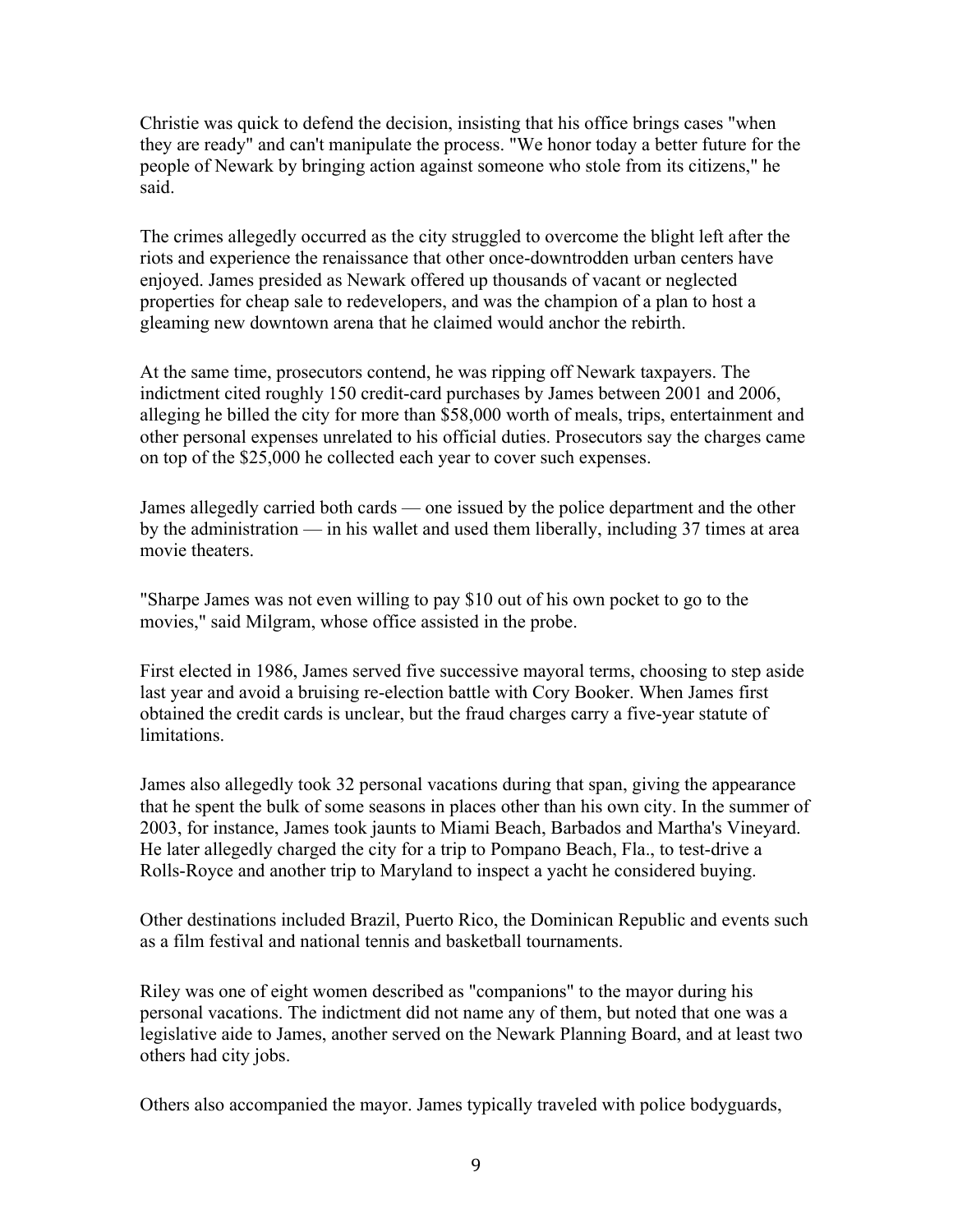aides and other city officials.

Christie declined to elaborate on the women's relationships with the mayor, but acknowledged that the indictment said James, who is married, shared a room with one of the women during at least one trip.

His ties to Riley, however, ran deeper, according to the indictment. A Jersey City resident, she once ran an upscale women's fashion store in downtown Newark and later opened a public relations firm, TRI, that leased a Mulberry Street office from the city.

In 1999, James allegedly arranged for Riley to begin purchasing Newark land, even though she had no development experience. The property included parcels that the city had agreed to sell at a discount to buyers who promised to redevelop them.

In the next six years, prosecutors said, the city sold Riley nine properties for approximately \$46,000, which she then resold for nearly \$700,000. During that same period, she allegedly donated several thousand dollars to the mayor's political campaigns.

Seeking to show James' influence on the transactions, the indictment described how the mayor, apparently upset with Riley, allegedly ordered subordinates in November 2002 to freeze one of her applications to buy land.

But their feud apparently thawed. Within months, she had more land proposals pending and arranged for a hip-hop group to donate \$10,000 to James' re-election campaign fund.

Riley also was charged with fraud for allegedly claiming she had no income so she could qualify for a federal housing subsidy. Prosecutors also said she filed false tax returns that understated her income. She was freed on \$100,000 bail.

Her attorney, Gerald Krovatin, said Riley "looks forward to her day in court and to her ultimate vindication on these scurrilous charges."

James' attorney, Raymond M. Brown, declined comment.

Last week, James withdrew \$500,000 of the \$1.1 million he had amassed in a state retirement account he built up during 17 years as a teacher and administrator at Essex County College. With his indictment, James lost access to the \$629,000 balance, state Treasury Department spokesman Tom Vincz said.

Christie praised the investigators, particularly Assistant U.S. Attorney Judith Germano, Special Assistant U.S. Attorney Perry Primavera, and agents of the FBI and IRS.

Dozens of New Jersey elected and appointed officials have been charged with or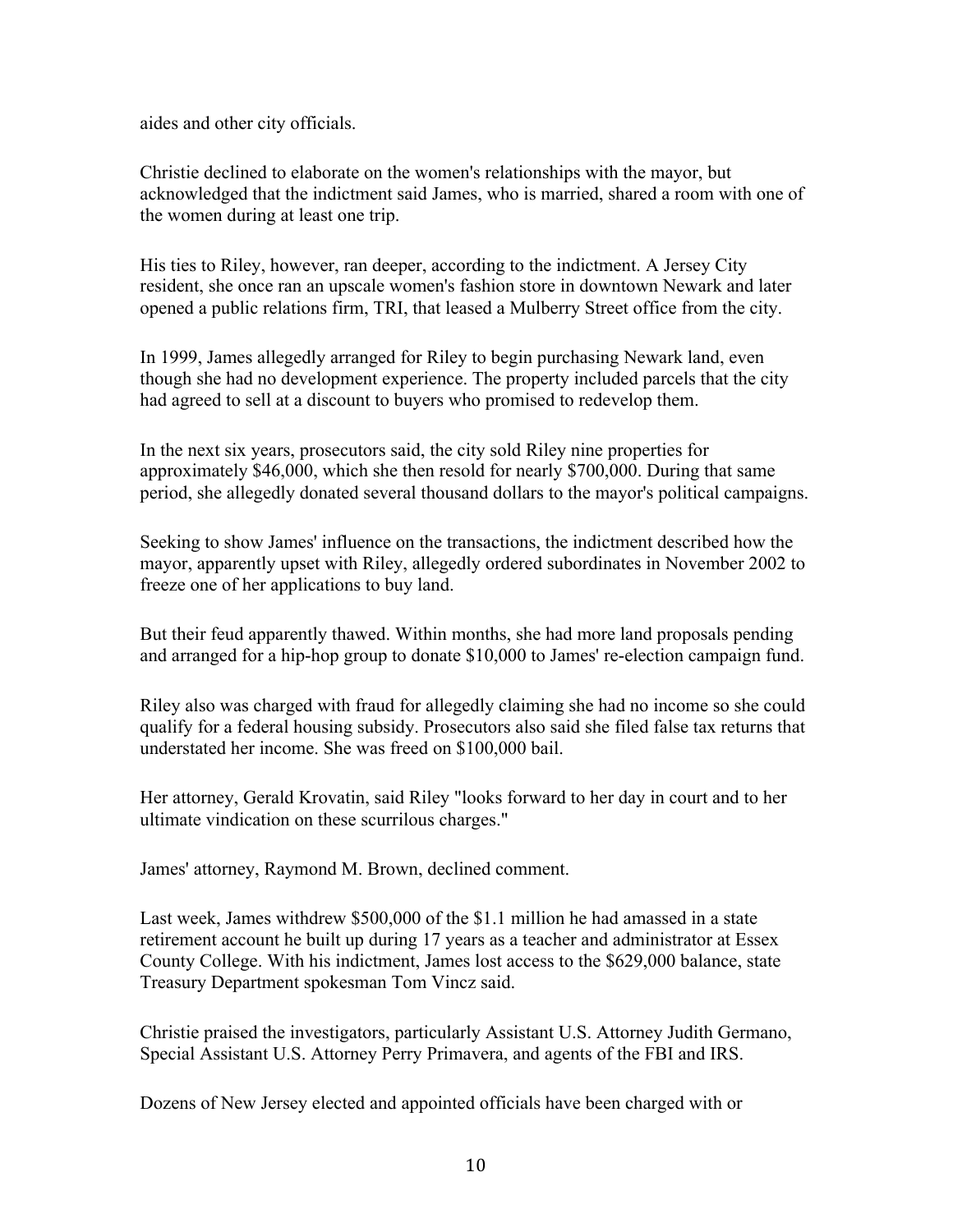convicted of corruption in the past four years, but James remains among the most prominent. Dun, the FBI leader, noted that many mayors give away ceremonial city keys. "The activities alleged in the indictment today reflect not giving away keys to the city, but they are tantamount to giving away the city itself," he said, "and that indeed makes it a very sad day."

Staff writers Guy Sterling, Brad Parks, Katie Wang and Dunstan McNichol contributed to this report. John P. Martin may be reached at jmartin@starledger.com or (609) 989-0379; Ian T. Shearn may be reached at ishearn@starledger.com or (973) 392-1671.

 $\mathcal{L}_\text{max}$  , and the contribution of the contribution of the contribution of the contribution of the contribution of the contribution of the contribution of the contribution of the contribution of the contribution of t

**NOTES:** For full coverage go to www.nj.com/news/index.ssf/sharpe\_james/

 $\mathcal{L}_\text{max}$ 

**PHOTO CAPTION:** 1. Former Newark Mayor Sharpe James, at right, walks to court before being indicted yesterday while, above, onetime traveling companion Tamika Riley is taken into custody after being indicted. 2. Former Newark Mayor Sharpe James is surrounded by news crews as he leaves the federal courthouse in the city yesterday. 3. Attorney General Ann Milgram listens yesterday as U.S. Attorney Christopher Christie discusses the charges. 4. After the indictment, James enters the FBI building in Newark yesterday with his attorney, Raymond Brown. **CREDIT:** 1. AMANDA BROWN/THE STAR-LEDGER JENNIFER BROWN/THE STAR-LEDGER 2. NOAH K. MURRAY/THE STAR-LEDGER 3. NOAH K. MURRAY/THE STAR-LEDGER 4. MATT RAINEY/THE STAR-LEDGER **GRAPHIC CAPTION:** 1. CHART: Lucrative property deals 2. LIST: **KEY PLAYERS** The federal indictment yesterday identifies only Sharpe James and Tamika Riley by name, but refers to others anonymously, describing them by their relationships. Here are some of the key players, none of whom has been charged with a crime, many of whom have been identified in earlier Star-Ledger stories and others are obvious based on the indictment.

- **Companion 1:** She is believed to be Anthonyette Hunter. Appointed by James to the Newark Central Planning Board, she bought a condominium at a city-run auction seven years ago. Hunter, 38, recently became James' backyard neighbor and has bought and sold land in a South Carolina development at the same time as James. The indictment says James traveled with her to Myrtle Beach, S.C., and to Daytona Beach, Fla.
- **Companion 2:** She is believed to be Jacqueline Shanks, 44. A former aide to James, she also worked for the city of Newark, but was fired in September 2006. The indictment says she traveled with James to Miami in 2003 and to Martha's Vineyard and Miami in 2004.
- **Companion 3:** She is believed to be Veronica Awkard. A Maryland lawyer, she gained James' assistance two years ago in her fight to raze a landmark Newark building.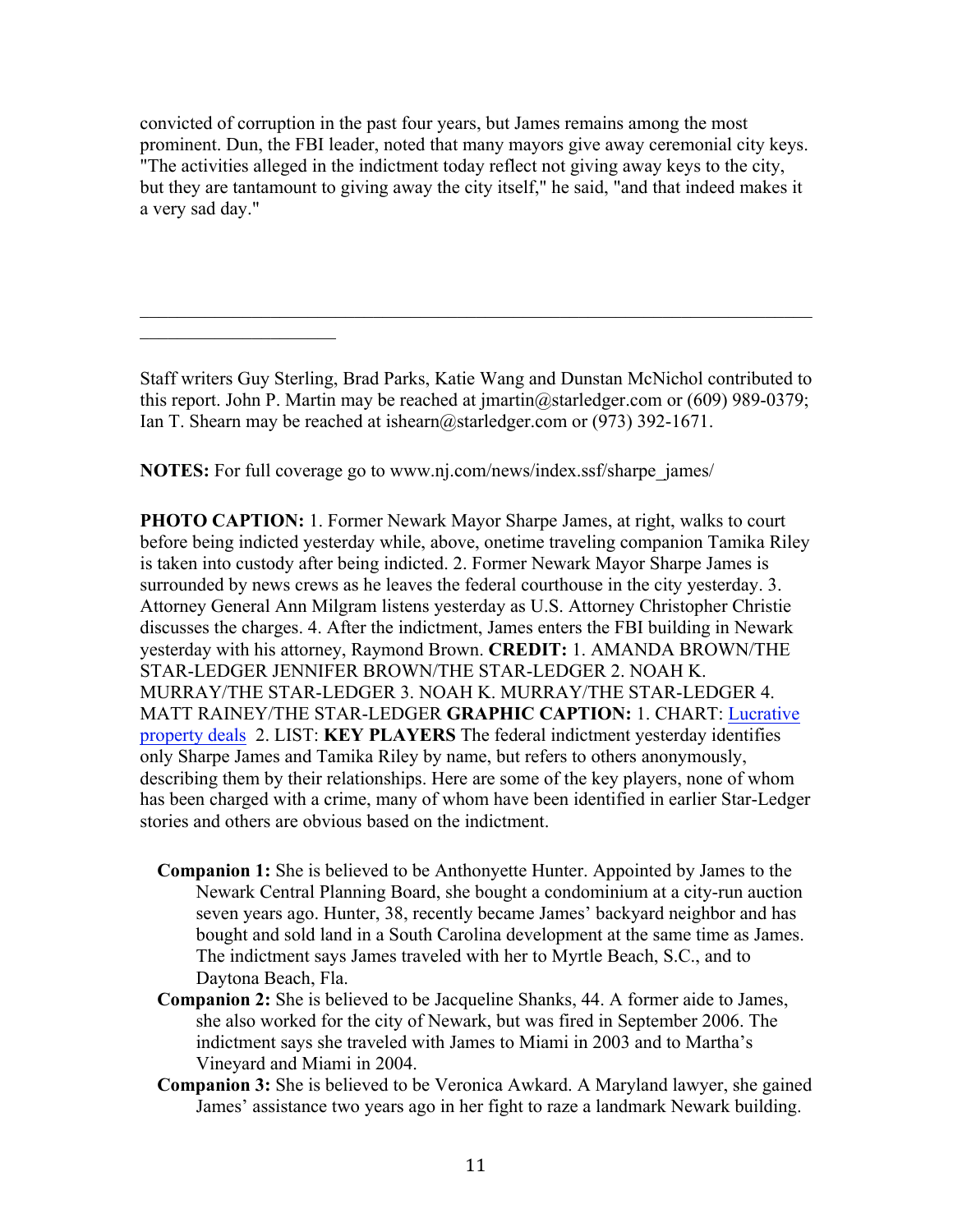The indictment says she traveled from Maryland to San Juan, P.R., to meet James there.

- **Companion 4:** The indictment says she lived in Trenton and traveled with James to Martha's Vineyard in 2003. Her identity could not be determined last night.
- **Companion 5:** She is believed to be Diana N. Jarrell. The indictment says James met Jarrell, now 29, in the lobby of City Hall in early 2002 and told her to go to the city's employment office. She got a job — which she still has — on the city's Alcoholic Beverage Control Board in March 2002, according to the indictment.
- **Companion 6:** She is believed to be Sedequa Scott. A 30-year-old Newark resident, she worked on James' Senate re-election campaign in 2002 and 2003, the indictment says. "I was nobody's companion," Scott said yesterday. "I have no comment."
- **Companion 7:** A Linden resident, the indictment says she has worked for Essex County government from June 1994 to the present. The indictment says she traveled with James to Charlotte, N.C., in 2006. Her identity could not be determined last night.
- **The Close Associate:** This is believed to be Johnny Jones. An Essex County freeholder, Jones is the former assistant director of Newark's Housing and Economic Development Department. The indictment says he traveled to Myrtle Beach, S.C., with James in 2003.
- **The family member/former chief-of staff:** This is believed to be Jackie Mattison. A former Assemblyman and the cousin of James' wife, Mary, he was once James' chief of staff and closest confidant. In 1997, Mattison, who is now 57, was convicted of taking kickbacks and served 41 months at a federal prison camp. The indictment indicates he traveled with James to a college basketball tournament in 2004.
- **The deputy mayor:** This is believed to be Al Faiella, a former deputy mayor and head of Newark's housing and economic development department for 25 years before he resigned in 2001. The indictment indicates Faiella began setting aside cityowned properties for her to buy after Riley asked James to intervene.

#### **CREDIT:**

1. THE STAR-LEDGER

2. JOE MALINCONICO AND IAN SHEARN/THE STAR-LEDGER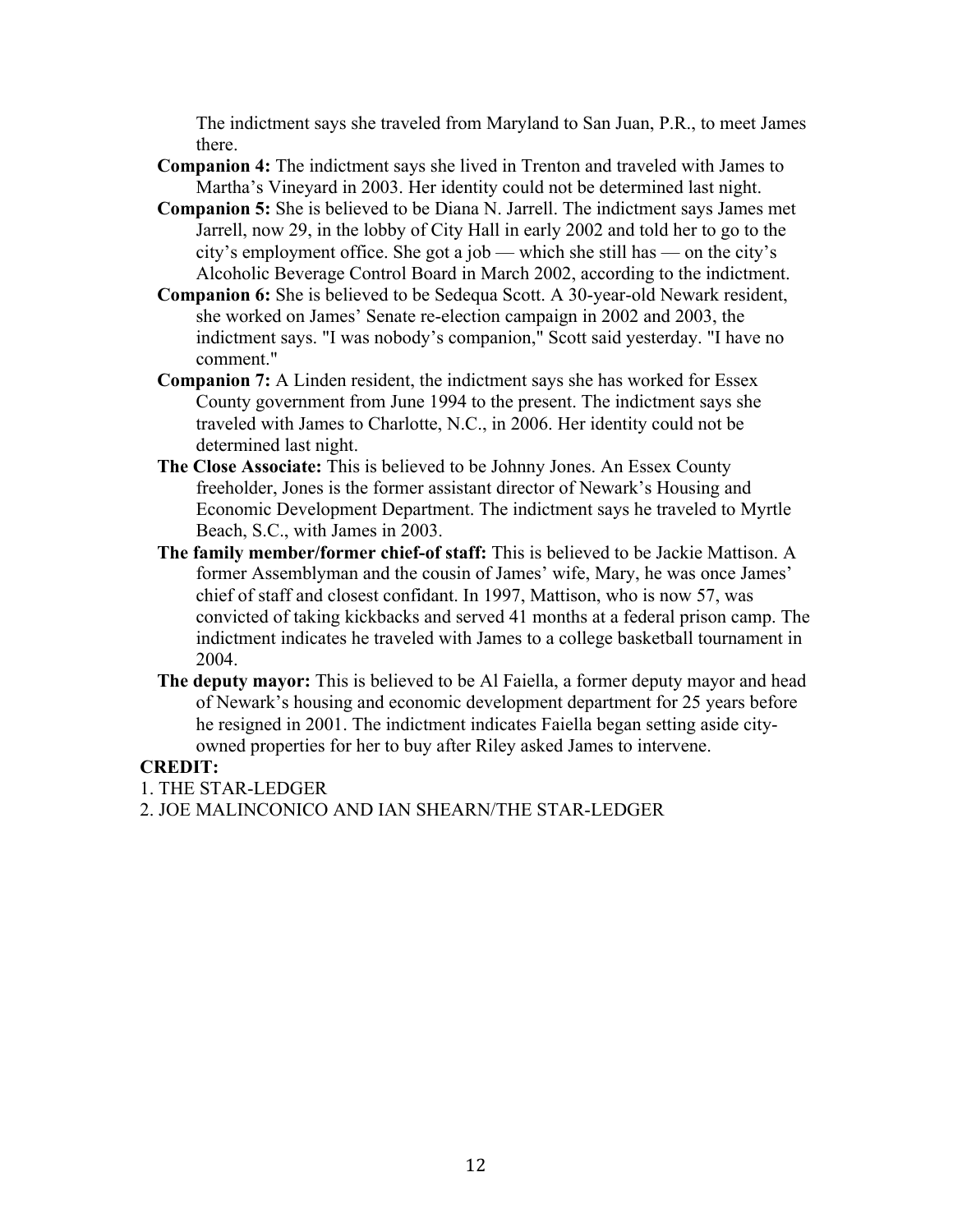Date: 2005/12/04 Sunday Page: 001 Section: NEWS Edition: FINAL Size: 2294 words **Series:** See sidebar

## **In city's housing boom, a select few cash in**

**Newark's no-bid contracts, discounts and tax breaks mean fast, fat profits for some unlikely home developers**

#### **By IAN T. SHEARN STAR-LEDGER STAFF**

Over the past five years, thousands of multifamily homes have popped up on weedstrewn lots in Newark, transforming neighborhoods and creating legions of new homeowners.

The housing boom has been fed by favorable economic conditions and an aggressive redevelopment program city officials devised in 2000. Under the program, more than 3,000 surplus city lots have been sold to developers at cut-rate prices, helping fuel construction of more than 5,000 multifamily homes.

But even with real estate values soar ing, the city is still discounting land, translating into big profits for the dozen or so developers who won most of the no-bid contracts.

And among the developers are a roster of people with close ties to Mayor Sharpe James and City Hall, including some with little or no development experience.

They include:

- Jackie Mattison, the mayor's former chief of staff, who went to prison eight years ago on federal corruption charges. According documents filed with the city, Mattison co-owns the development company that has bought 116 lots at a steep discount.
- Manuel Rosa, a longtime James supporter and campaign contributor whose real estate firm employs the mayor's son, Elliott. Through a separate company, Rosa has bought and developed at least five dozen city parcels, netting millions of dol lars in profits. Rosa also has acted as liaison between City Hall and other developers, and is the exclusive sales agent for many new houses.

Jacinto Rodrigues, a James campaign contributor who built 50 homes on five acres of city-owned land he bought for \$1. Rodrigues, one of the city's biggest developers, also is president of the bank financing a private real estate deal for the mayor. Emilio Farina, a convicted cocaine trafficker and former aide to Councilwoman Bessie Walker. Farina is in the process of building 11 two- and three-family houses on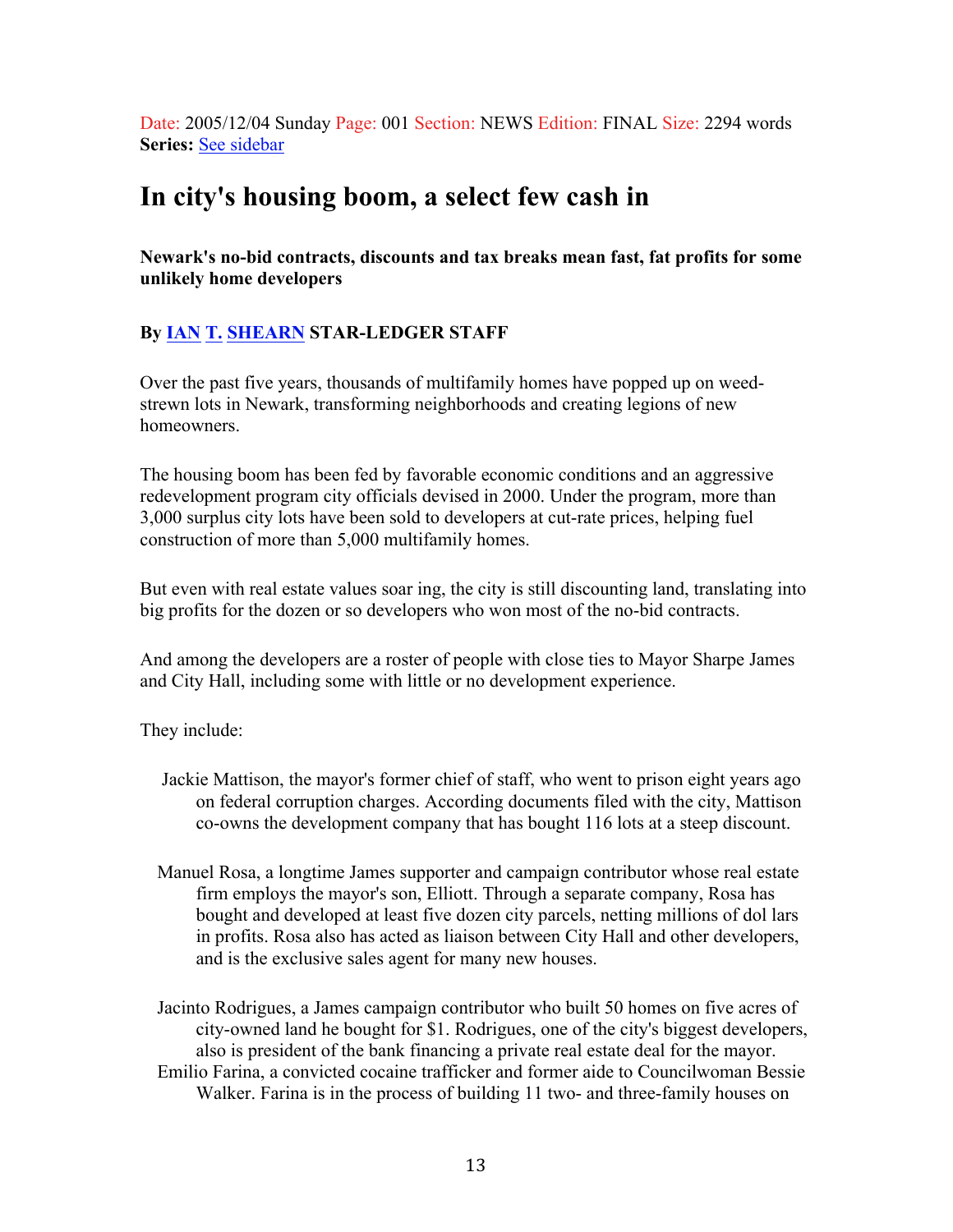discounted city land. He also is one of three partners involved in a deal to build 2,000 condominiums on land the city said it will take through eminent domain.

By designating surplus lots as property in need of redevelopment - as it has done since 2000 - the city can sell the land without competitive bids. As recently as this year, the city offered developers vacant land for as little as \$4 a square foot.

By comparison, the average sales price of privately owned vacant lots in Newark this year is more than \$29.50 a square foot, according to a Star-Ledger analysis of all fair market transactions. The average since 1999 is \$16 a square foot.

Critics questioned why the land continues to be so heavily discounted.

"The real estate market in Newark is white-hot. The demand is here and there's competition," said Ray Codey, director of development for the New Community Corp., a nonprofit organization that has built thousands of housing units in Newark. "'You don't need to induce people the way you used to."

#### **UNSEEN PUBLIC RECORDS**

Newark is not the only city to use discounted land to revive blighted neighborhoods.

Urban areas from Detroit to Indianapolis to Los Angeles have sold government-owned land cheaply. Those cities, however, offered subsidies to nonprofit developers or di rectly to prospective homeowners, who then hired their own builders.

In Newark, applicants ranging from small nonprofit organizations and church groups to established builders, such as Summit Real Es tate Development Corp. of Westfield, have received discounted land.

Making redevelopment even more attractive, builders are routinely given variances that allow them to squeeze in more houses than zoning laws allow, while buy ers are offered small down payments and five-year tax abatements to help them make their monthly mortgage payments.

Niathan Allen, who as director of the city's office of Housing and Economic Development reports to the mayor, chooses developers for projects. They then must be ratified by the city council, which routinely approves the recommendations.

City officials, including James, Allen and Council President Donald Bradley, did not respond to repeated requests for interviews. The city also has not complied with The Star-Ledger's request under the state Open Public Records Act for redevelopment proposals submitted by developers, as well as contracts and correspondence related to the land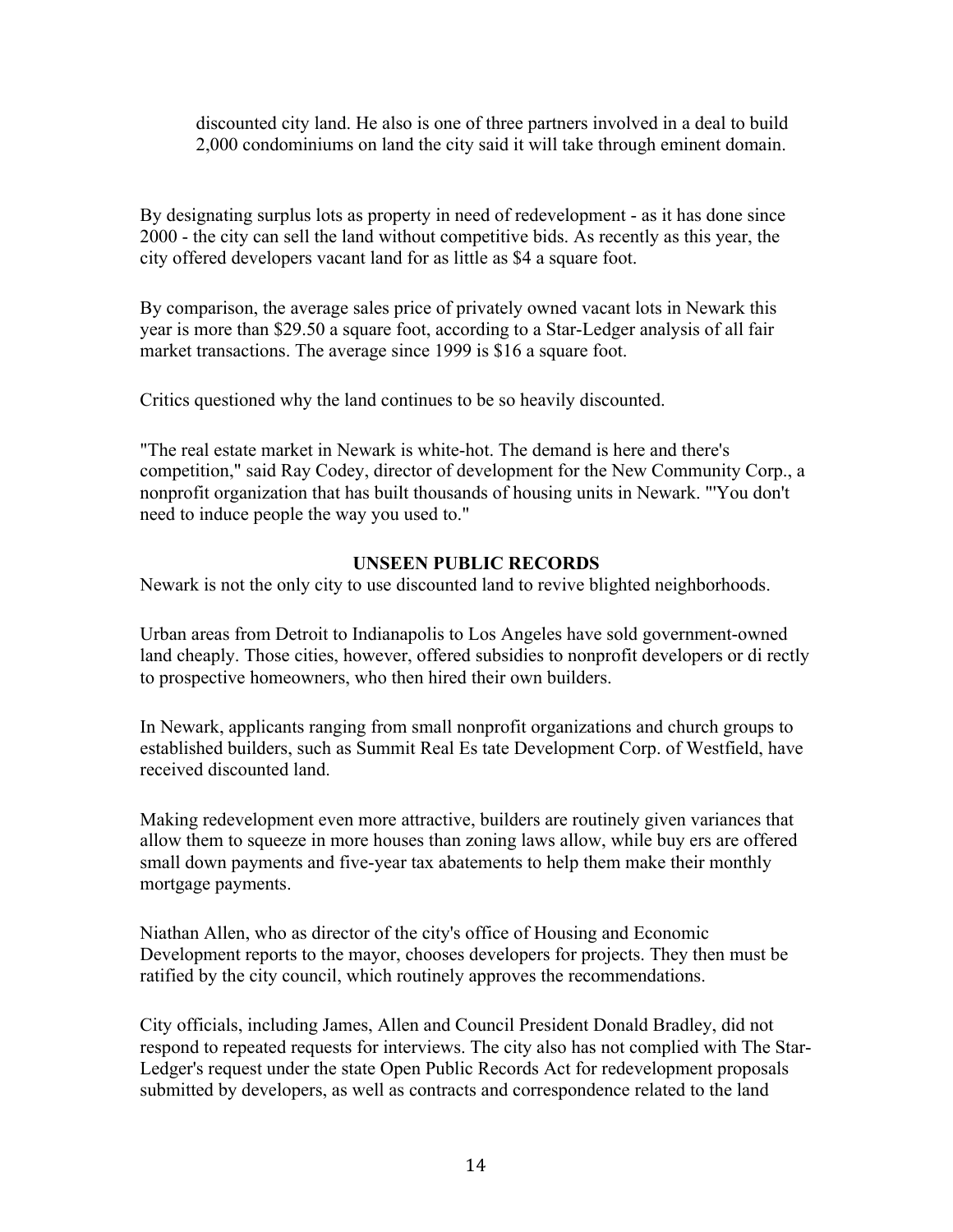sales.

Alfred Faiella, Newark's deputy mayor for economic development until 2002, has staunchly defended the housing strategy he developed. Auctioning land, he said, would be "shortsighted."

"We weren't there to make money on the land," Faiella said in an interview late last year. "We're in a race with time. We're 40 years late."

Several land-use experts disagree, saying other cities don't need such generous discount programs.

"Many urban communities are looking for ratables for abandoned and contaminated land," said Ra heemah Jabbar-Bey, chairman of the National Congress for Community Development and a professor at the University of Delaware's School of Urban Affairs and Public Policy. "But I've never heard of this approach."

It's an approach that has spelled big bucks to a clique of developers who are wired at City Hall.

#### **QUICK MILLIONS**

In a rundown section of the city's Central Ward, 18 multifamily houses currently under construction were each sold for \$495,000 be fore the foundations were poured.

The project, known as Blue Jay Homes, is being built by a company called ATS Development Group. ATS signed its first contract with Newark in 2001, just two months after the city ratified its East Ward Redevelopment Plan.

The owner of ATS, Antonio Pereira, ran an East Ward auto body shop until he got into the housing development business.

While state corporate filings list Pereira as the sole owner of ATS, documents obtained by The Star- Ledger show Mattison, the mayor's former chief of staff, has an interest in the business. According to a signed affidavit filed with the city in an unrelated zoning case, Mattison declared himself an owner of ATS.

A former assemblyman and a cousin of the mayor's wife, Mary, Mattison was convicted in 1997 of extorting bribes from an insurance vendor looking to land a city contract.

Mattison and Pereira also declined requests for interviews. Phone calls and registered letters to the two men seeking comment also went unanswered.

ATS has landed three redevelopment projects with the city - all involving cut-rate land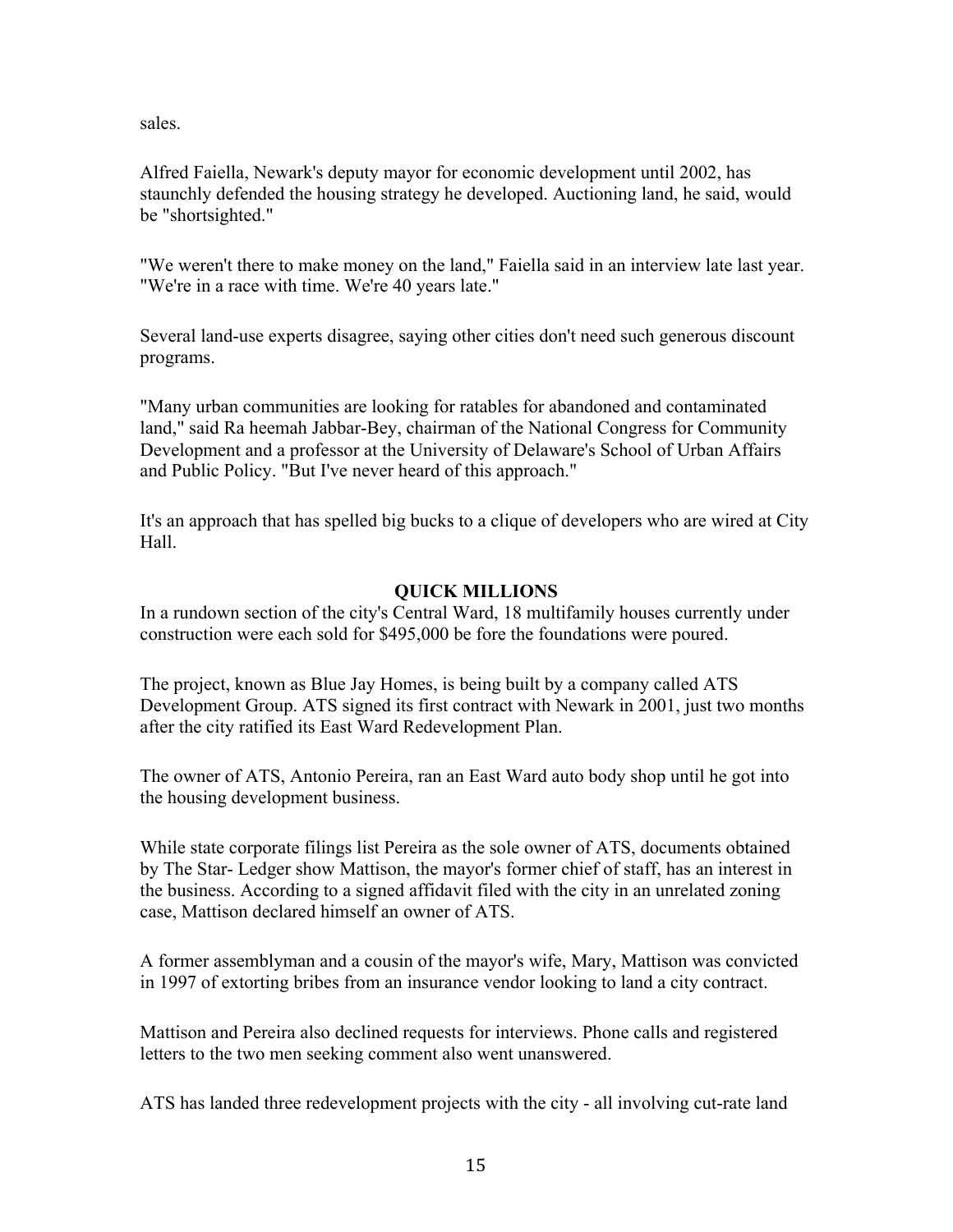purchases from City Hall - that have generated millions of dollars in profits.

Blue Jay Homes, where units sold out before construction was finished, recorded \$8.9 million in sales. ATS' estimated cost for land acquisition, construction and overhead on the project was \$4.8 million, according to documents the company filed with the city.

ATS paid \$1 a square foot, or \$69,727, for the 28 Blue Jay Homes lots, according to city records. Two months before ATS closed on the property, property records show, another developer paid almost \$17 a square foot for a privately owned lot less than a block away on Hud son Street.

#### **'THE OPPORTUNITY WAS THERE'**

A common figure in ATS deals and other Newark redevelopment projects is Manuel Rosa, whom other developers hired as a liaison to guide their proposals through City Hall. He is also the sales agent for Blue Jay Homes, according to his real estate agency and signs at the construction site.

Rosa has long been an ardent supporter of James, vocally and financially - just as he was for Mat tison when Mattison held public office. After his release from prison in 2000, Mattison worked out of Rosa's Belleville office, according to employees. Also working there was James' son, Elliott.

In addition to his real estate business, Rosa oversees his own construction deals in Newark using a company named Lilac Development, according to city documents.

Rosa did not return phone messages, and previously said he has no interest in speaking with The Star- Ledger.

Over the past five years, Rosa development companies have purchased 71 city-owned lots in six redevelopment projects, according to city records.

In the summer of 2003, for example, he teamed up with a longtime friend, John Lister, to purchase 13 city-owned lots for Brick City Homes. They paid \$129,624 - or \$4 per square foot - for the land assessed by the city at more than four times that price.

That same year, Rosa's company paid \$60,000 - or more than \$26 a square foot - for a single, privately owned lot on South 10th Street, according to property records.

The 11 two-family homes being built for the Brick City project are all under contract and will generate in excess of \$4.5 million in sales, Lister said. The estimated total development cost was \$2.2 million, according to an application Rosa and Lister filed with the city in 2003.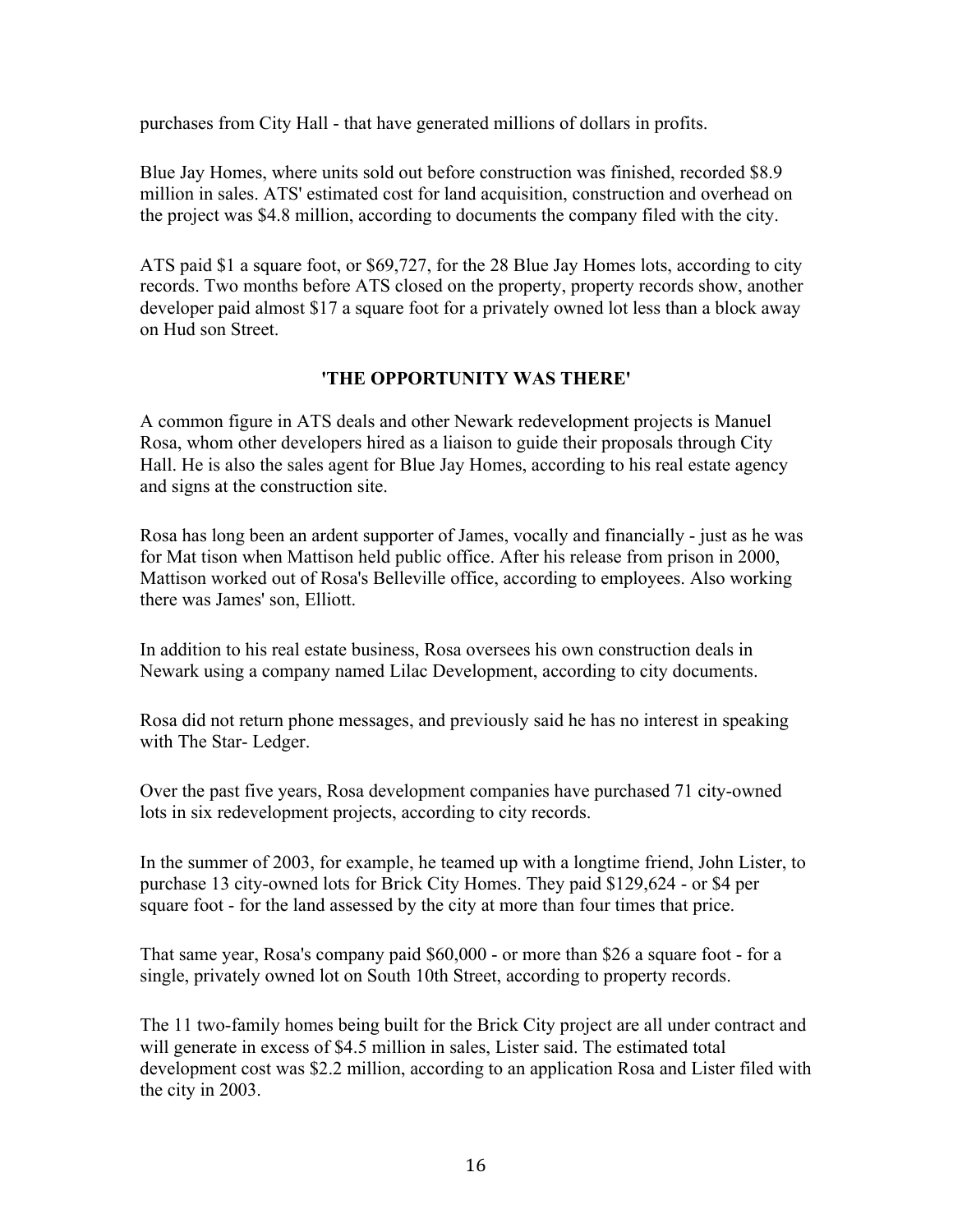Rosa's attorney for the project is Betty Grayson, who has long been James' real estate lawyer, as well as Mattison and Pereira's.

Lister, a former substance-abuse counselor for Newark public schools, pleaded guilty in 1997 for submitting \$115,000 in bogus insurance claims. He avoided prison time by cooperating with authorities.

"I believe everybody stands a second chance," said Lister, who got into the housing development business four years ago. "The opportunity was there, and I took ad vantage of it."

#### **THE BANK CONNECTION**

The \$2 million construction loan for Rosa's Brick City Homes project came from Crown Bank, whose chairman is Jacinto Rodrigues, another developer with close ties to City Hall.

In 2000, Rodrigues paid \$1 for 4.7 acres of city-owned land in the Ironbound, the city's hottest real estate market. The land was assessed at \$390,000.

Using a construction loan from his bank, Rodrigues then built 50 identical two-family houses. The project, known as Sumo Village, generated more than \$17 million in sales, according to state property records.

To illustrate the escalating demand in the Newark, one of the Sumo Village homes that sold for \$290,000 in 2001 is now on the market for \$529,000.

Rodrigues also did not return phone calls requesting comment. There was no response to questions faxed to his office.

Last year, the city sold Rodri gues an additional 1 1/2 acres for Sumo Village X, a development of 10 two-family homes just north of Route 78. This time Rodrigues paid \$4 per square foot, or \$266,700, for land assessed at nearly three times that amount. Crown Bank supplied a \$6.5 million construction loan for the project, according to county real estate records.

Last year, Crown Bank gave James and his wife a \$1.95 million mortgage - using their South Ward home as collateral - that the mayor used toward the purchase of a downtown Newark office building, according to deed and mort gage records. The bank also gave the mayor's other son, John, a mortgage for a home in Toms River.

#### **POSITIVE THINKING**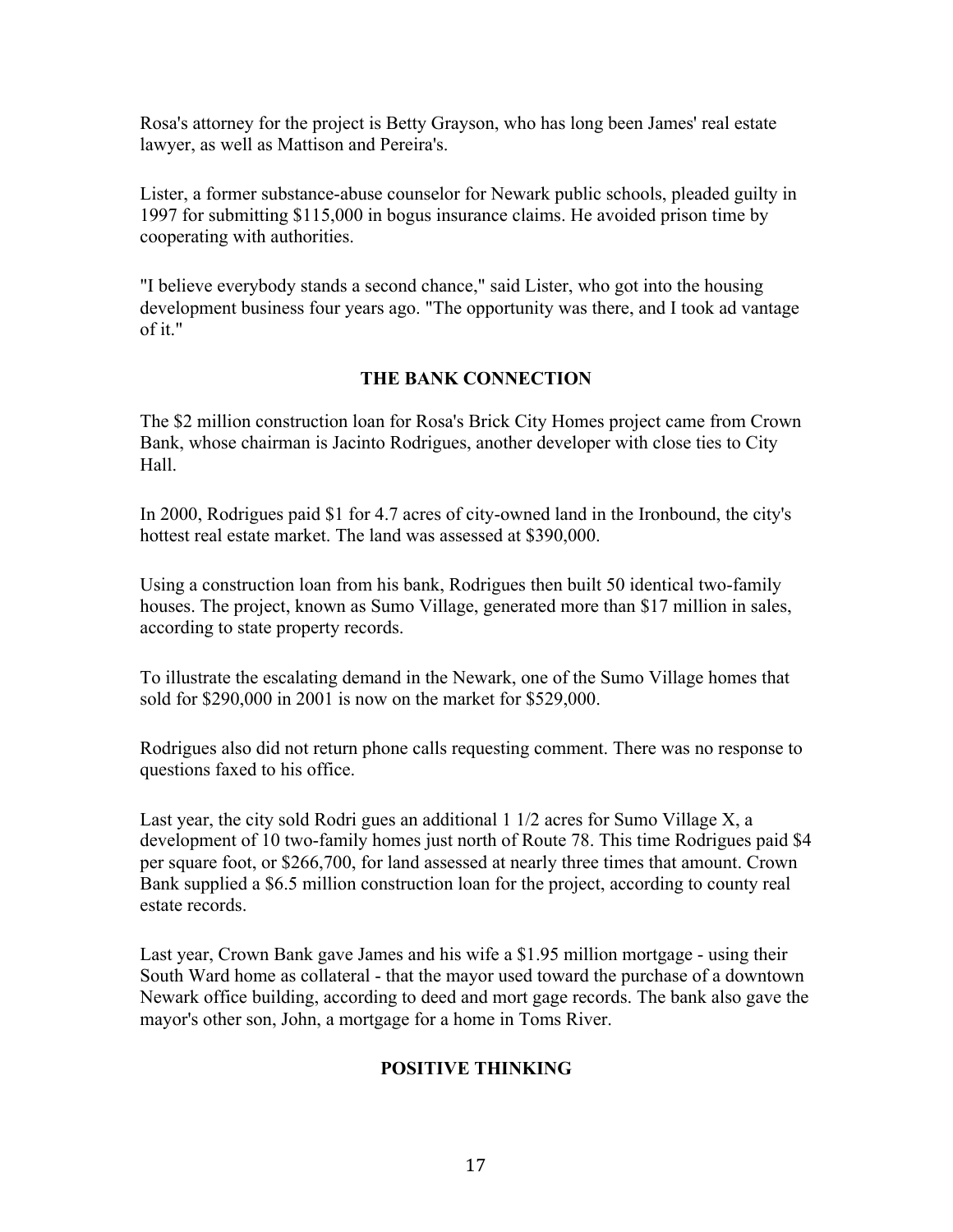Fifteen years ago, Emilio Farina was convicted of selling cocaine in the city's East Ward. Today he has established himself as one of Newark's more successful developers.

Farina also refused to comment for this story, referring questions to his publicist, Pat Smith of Ruben stein Associates. Smith confirmed Farina has built 20 homes on land he purchased from the city. He declined to discuss Farina's criminal past.

In 1991, Farina was arrested in a State Police investigation called Operation Hacksaw. He was convicted of distribution and conspiracy in what authorities said was a multimilliondollar drug operation. He was sentenced to six years in prison, serving six months.

Over the next decade, he worked as an aide for City Councilwoman Walker and, according to several acquaintances, found the power of positive thinking through selfhelp guru Tony Robbins. He now holds a real estate license and is a licensed mortgage banker, according to an application he filed with the city.

In 1999, he established the first of 18 limited liability corporations to handle his real estate ventures. Last year, one of those companies - the Newark Redevelopment Corp. bought 12 lots in the East, North and Central wards for \$178,731, or one third of the assessed price. The company is in the process of building 11 multifamily homes there, which brings to 20 the number of houses Farina's firm has built on former city land.

Last month, the city council approved a \$550 million development project on Mulberry Street that would construct 2,000 condominiums near where the new arena for the New Jersey Devils is being built. The city has said it will use its powers of eminent domain to seize up to eight more acres of land to accommodate the project, in which Farina is a principal.

Last year, Farina teamed with Randy Faiella - wife of Alfred Faiella, the former deputy mayor for redevelopment - for a 49-townhouse project near the train station in Union. Alfred Faiella is the developers' attorney in the deal. Farina's company is also slated to build more condominiums and a hotel next to the train station.

Ian T. Shearn may be reached at ishearn  $\omega$  starledger.com or (973) 392-1671. Staff writer Robert Gebeloff contributed to this report .

 $\mathcal{L}_\text{max} = \mathcal{L}_\text{max} = \mathcal{L}_\text{max} = \mathcal{L}_\text{max} = \mathcal{L}_\text{max} = \mathcal{L}_\text{max} = \mathcal{L}_\text{max} = \mathcal{L}_\text{max} = \mathcal{L}_\text{max} = \mathcal{L}_\text{max} = \mathcal{L}_\text{max} = \mathcal{L}_\text{max} = \mathcal{L}_\text{max} = \mathcal{L}_\text{max} = \mathcal{L}_\text{max} = \mathcal{L}_\text{max} = \mathcal{L}_\text{max} = \mathcal{L}_\text{max} = \mathcal{$ 

**PHOTO CAPTION:** 1. A view of Sumo Village homes in the Ironbound. The developer, bank chairman Jacinto Rodrigues, paid \$1 for the land in 2000. 2. These Jay Street homes were built by ATS Development Group, partly owned by former mayoral chief of staff Jackie Mattison. ATS paid \$1 a square foot for land; buyers snatched up homes before they were built. **CREDIT:** 1. JERRY McCREA / THE STAR-LEDGER 2.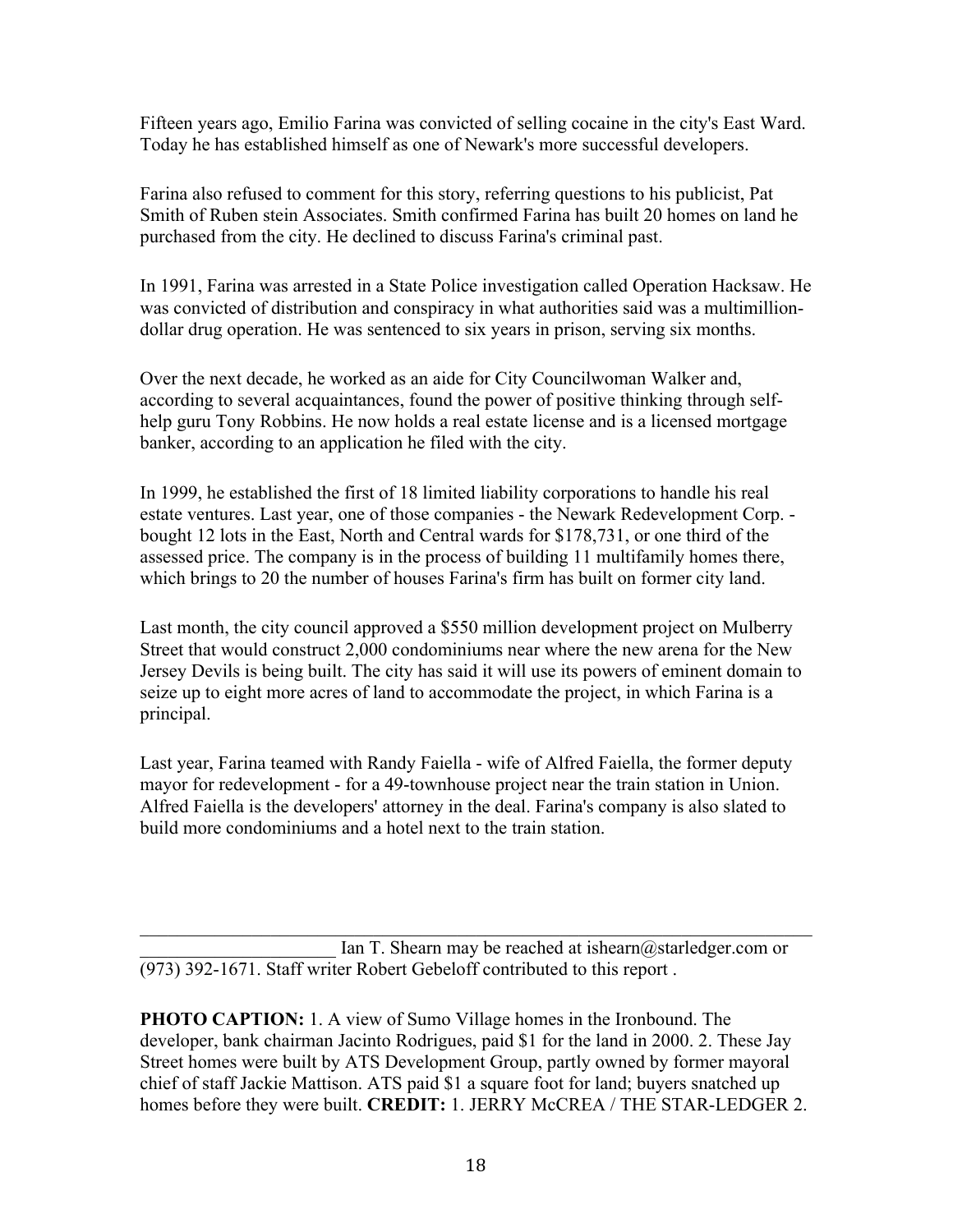#### SARAH RICE / FOR THE STAR-LEDGER **GRAPHIC CAPTION:** CHART: Rebuilding Newark **CREDIT:** THE STAR-LEDGER

Date: 2005/12/04 Sunday Page: 028 Section: NEW JERSEY Edition: FINAL Size: 667 words

# **How Newark became a hotbed of cookie-cutter, multifamily housing**

#### **By IAN T. SHEARN STAR-LEDGER STAFF**

In the summer of 1972, Alfred Faiella took a summer job in the Newark tax col lector's office.

In a city that had been ravaged by riots five years earlier, his responsibility was to help with the onslaught of 1,110 foreclosure notices before he returned to Seton Hall Law School to get his degree.

Twenty-six years later, Mayor Sharpe James asked him to come back and do something about all those foreclosed properties, which had grown to more than 4,000. As director of Housing and Economic Development, Faiella devised a plan to offer developers land for \$1 square foot, as opposed to auctioning it.

"Make it attractive enough," he said, "and developers are the greatest people in the world."

Soon, cookie-cutter houses were shooting up all over Newark, most designed by the same architect, carrying two floors of living space atop a garage and rear apart ment. Between 2000 and 2004, the city is sued 6,346 residential building permits - almost triple the amount issued the previ ous five years. Most were for multifamily houses.

"It's a formula from the turn of the century," said Dennis Gale, an urban planning expert at Rutgers University, recalling the triple-decker row houses of New England, where immigrants used one floor for their parents and rented out the third floor.

Taking advantage of government-backed mortgages, banks working with the developers came up with financing ar rangements that allowed purchasers to put little or no money down. Buyers were given five-year tax abatements, with rental income from the property intended to cover mortgage payments.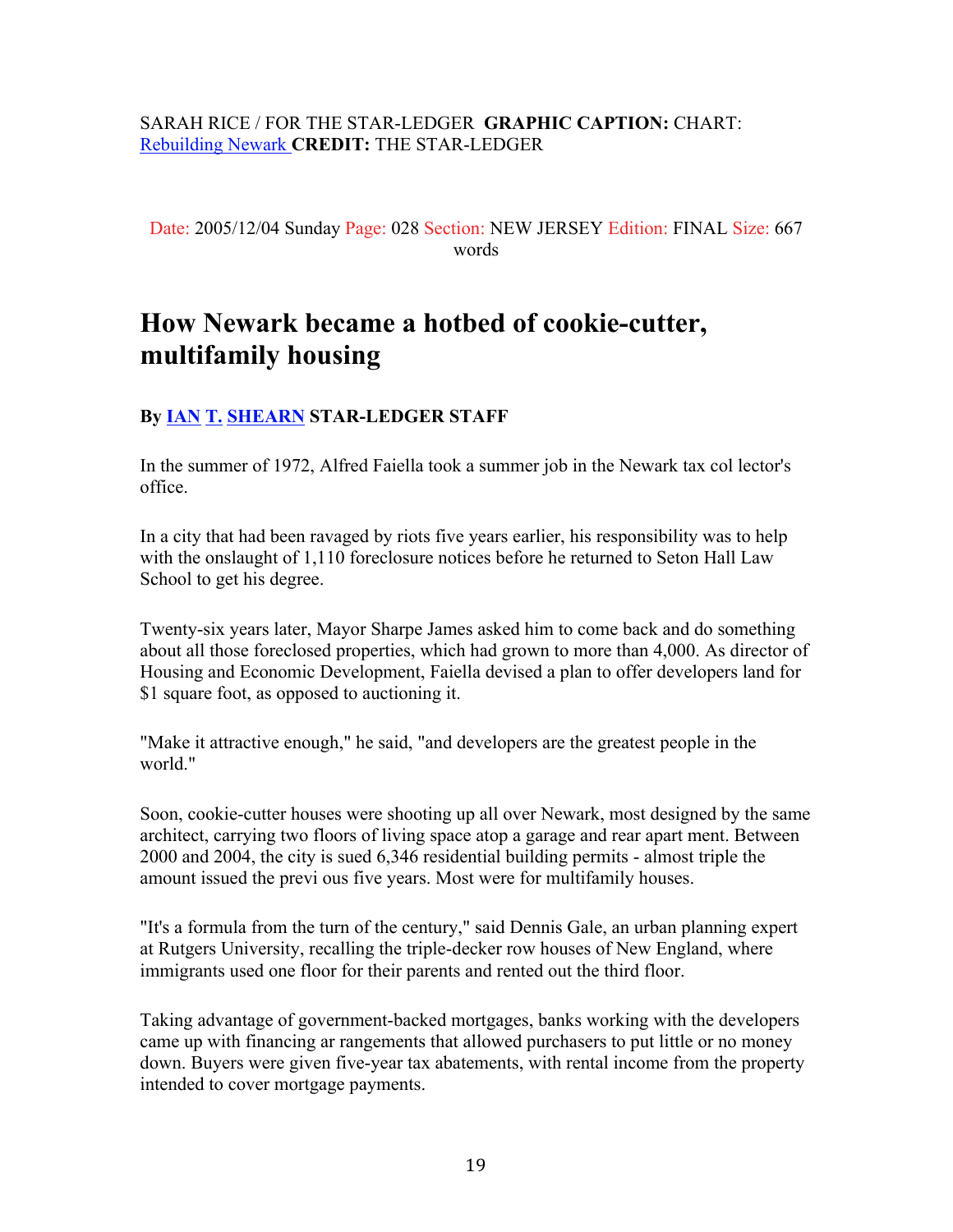The real success of the program, Faiella said, can be seen in the new homes in lessdesirable neighborhoods, particularly the South and Central wards.

That's no accident, Faiella claims. He said he told developers, "If you don't develop in the South and Central wards, you don't get the North or East wards."

But the program has critics.

The nearly identical multifamily "snout homes" are going up without any semblance of planning, they say.

"What's going on in Newark is troublesome compared to other cities," said Ro land Anglin, director of the New Jersey Public Policy Research Institute. "The houses are going up very quickly. There seems to be shoddy work. Ten years from now, these buildings are going to be ugly."

In addition, Anglin said some nonprofit organizations in Newark are upset because they "are not part of the deal." New York City, he said, works predominantly with nonprofit organizations, which give the city better returns on the sale of its properties.

The liberal use of tax abatements for market-rate housing is "characteristic of Newark and very few other places," said Anne Babineau, a land-use attorney for Wi lentz, Goldman & Spitzer in Woodbridge. "Usually five years is not enough to make a difference," she said. The sole purpose of the tax abatement, she said, is to induce people to buy.

This no longer seems to be a problem. New homes are fetching \$500,000 and \$600,000 in questionable neighborhoods. And many are being sold pre-construction.

Even with the prospect of rental in come, the affordability of the homes may be an illusion, some critics say.

"I see people buying houses on very thin ice," said Raymond Ocasio, executive director of La Casa de Don Pedro, a Newark-based community development group that builds affordable housing. "They are using every trick in the book to make hous ing affordable."

Ocasio said new owners are charging upwards of \$1,000 a month in rent, then often illegally converting the space behind the garage for an additional apartment to gain income to cover their mortgage.

Add it all up, Ocasio said, and the city's lack of planning is headed for disaster.

"The train is running crazy out there," he said, "and we're trying to figure what kind of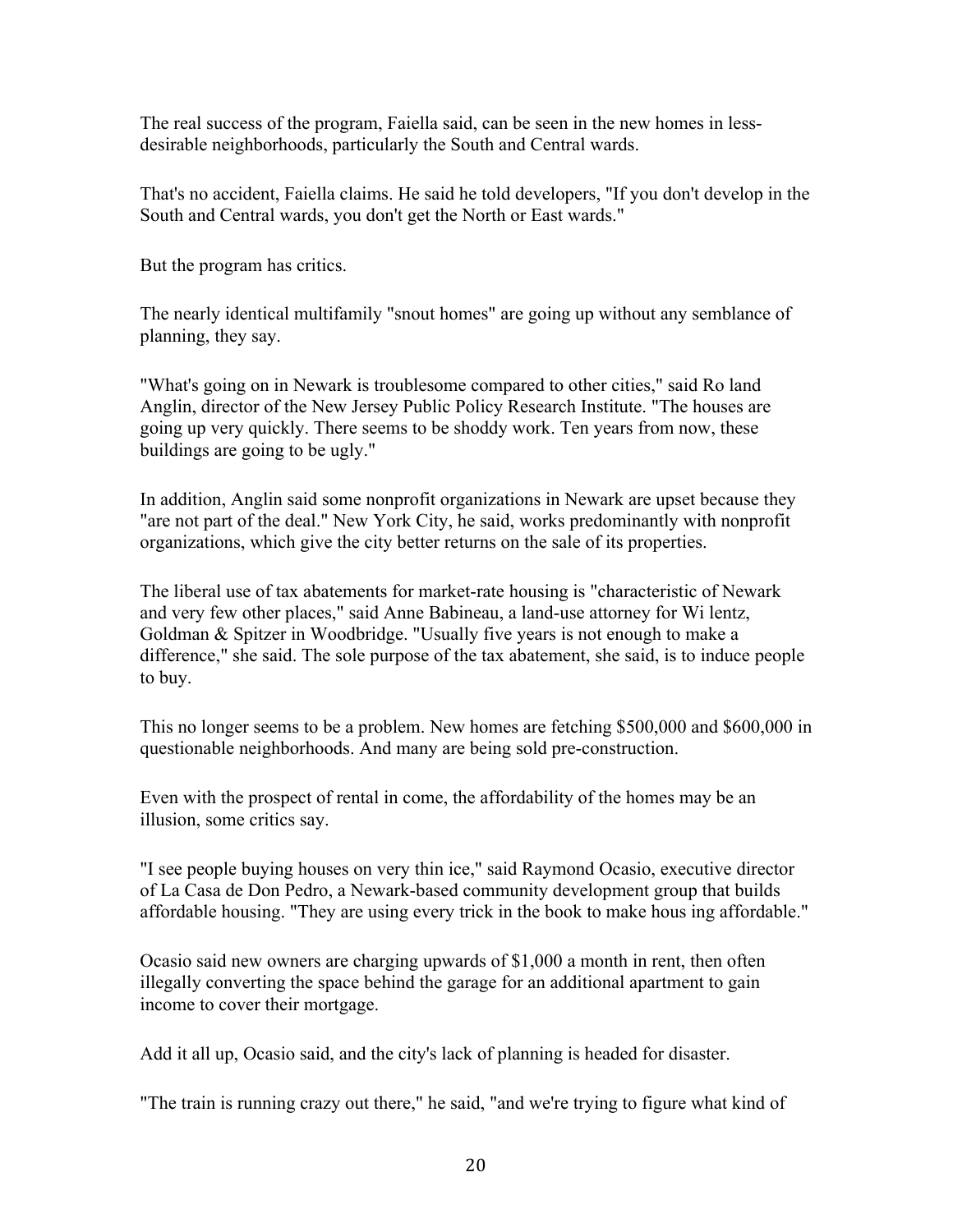tracks there should be."

Date: 2005/07/31 Sunday Page: 021 Section: NEW JERSEY Edition: FINAL Size: 1384 words

## **Ex-con regains a VIP air in Newark**

**Former James aide hits pay dirt as businessman**

#### **By IAN T. SHEARN STAR-LEDGER STAFF**

Five years ago, Jackie Mattison was in exile, finishing a three-year federal prison term for extorting bribes while he was chief of staff for Newark Mayor Sharpe James.

Today, Mattison has regained his VIP status in City Hall, bypassing the metal detectors and strolling into offices and corridors off-limits to the public. Still soft-spoken and dapper, Mattison now is an entrepreneur, prospering in Newark's exploding real estate market and capitalizing on contacts made before his fall from power.

During a seven-week period this year, the 55-year-old Mattison made at least \$1 million in three transactions, each time buying land, obtaining the necessary city approvals and permits, and then selling for big profits without building anything, according to public records and interviews with business partners.

Mattison recently opened an office across the street from City Hall and moved into a house seven doors down the block from the mayor's South Ward home. He has partnered with successful Newark developers — including some who have profited by buying cityowed land at low prices and building the multi-family houses popping up like mushrooms in recent years.

The use of limited liability corporations, or LLCs, to buy and sell these properties makes it difficult to decipher Mattison's real estate dealings. Under state law, such corporations are not required to divulge information about their owners, assets or transactions. Only by piecing together state corporation records, county mortgages and deeds, and city planning board records is it possible to track some of Mattison's activities.

Leaving his new Franklin Street office recently, Mattison declined to be interviewed. Asked why, Mattison replied politely, "Because I don't have to."

James, whose wife Mary is Mattison's cousin, also declined a request for an interview.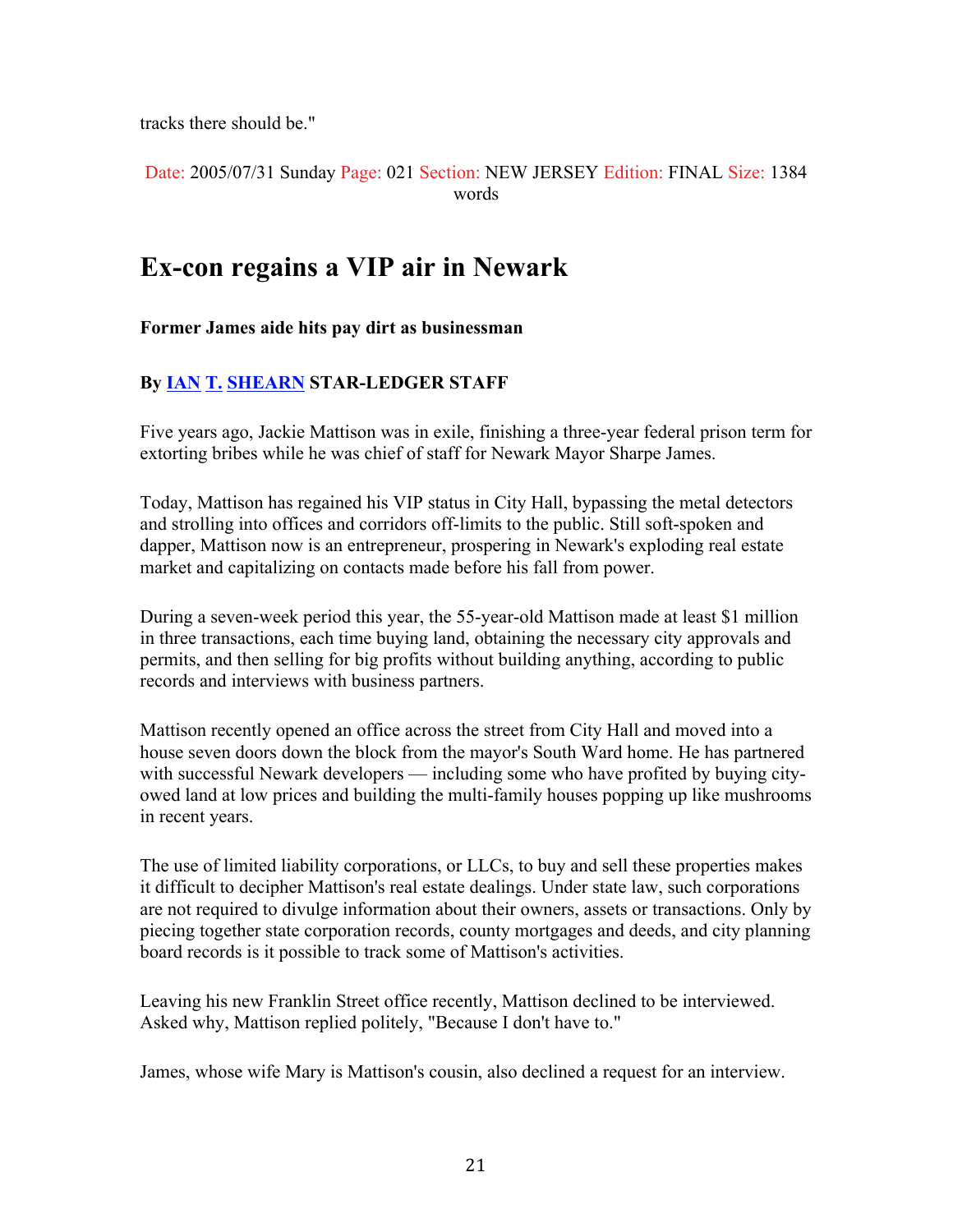In the 1990s, Mattison was among several Newark officials swept up in a federal investigation. Two council members, as well as the police director, were also convicted on corruption charges as a result of that probe.

When FBI officials raided Mattison's home two months before he was indicted, they found \$156,000 in cash stashed under the floorboards in his attic. He was charged with extorting payments from an insurance broker seeking a large city contract. After a lengthy trial, he was convicted in October 1997 and left prison in October 2000.

Upon his release, Mattison started working in an office supplied by Realtor Manuel Rosa, a James supporter and one of the city's leading developers of cityowned property. He also joined forces with Antonio Pereira, an auto body shop owner who also has become a prolific builder of multifamily homes in Newark. Pereira also is a longtime supporter and campaign contributor to James and Mattison, who was an Assemblyman in the 1990s.

In December 2000, one of Pereira's companies, ATS Development, bought a foreclosed property at 100 Rose Terrace in the city's West Ward for \$26,500. On March 9, 2005, Pereira sold the property for the same amount to Liberty Realty Consultants, a company registered to Mattison, which used Pereira's auto body shop as its official address, according to real estate and state corporation records.

Hours later, Mattison sold the house to a New York couple for \$299,000.

A footnote on the deed explains Pereira sold the property for the same price four and a half years later because Mattison's Liberty Realty Consultants was "the actual original purchaser."

However, public records show Mattison's company wasn't formed until three months after ATS originally bought the property.

Bette Grayson, whose law firm represented both Mattison and Perira at closing, said the language in the deed was based on what the two men told her.

Asked about the discrepancy in dates, Grayson said, "Sometimes there's confusion."

Asked why Liberty would pay ATS for property it already owned, she replied, "I don't know. You'll have to ask them."

Pereira refused to discuss his real estate dealings.

"I don't have no time to talk to you. Why should I?" he said in a telephone interview. "Let me ask you this: What do I make out of that? What are you guys going to pay me?"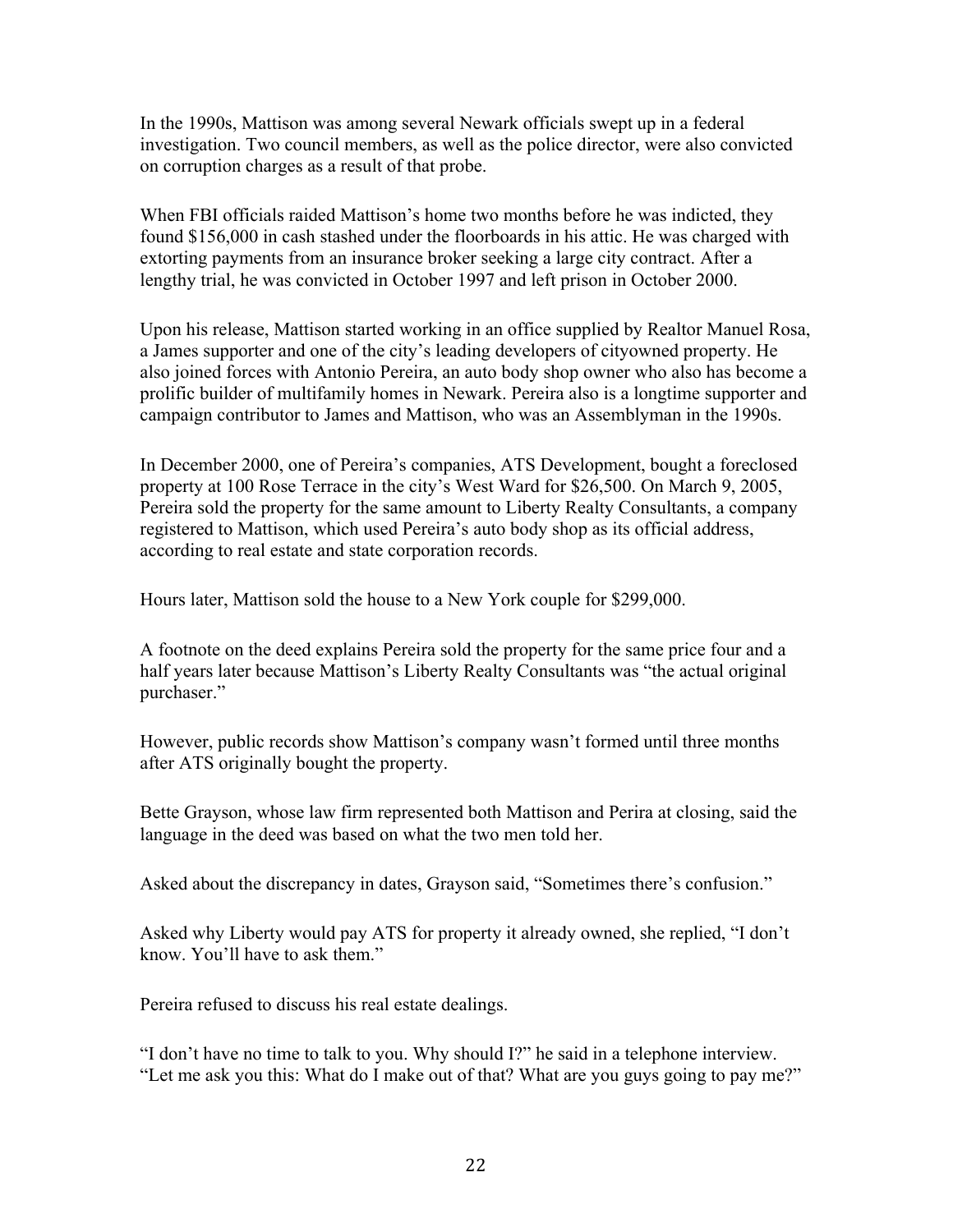#### **A DEAL IN THE EAST WARD**

Pereira teamed with Mattison in another real estate deal two years ago.

In July 2003, a company called Jomato LLC bought a vacant acre of land on Camp Street in the city's East Ward from PSE&G for \$392,000. The company, records show, consisted of four partners: Mattison, Pereira, and two former PSE &G managers — José Torres and Arthur Coughlin. Torres' energy consulting company still has a contract with the utility that pays about \$10 million a year, according to PSE&G.

Paul Rosengren, a PSE&G spokesman, said the group received no special considerations. He said a private appraiser hired by PSE &G valued the property at \$350,000, and Jomato's was the higher of two bids.

According to public records, the company's appraisal was significantly lower than the city's assessment of \$1.1 million at the time of the sale.

In an interview, Torres said he brought Mattison and Pereira into the deal because he lacked experience developing property.

"They know the right people," Torres said. "They were supposed to get all the approvals."

In November 2004, the Central Planning Board approved Jomato's application to subdivide the property for 13 three-family dwellings. This February, it gave final approval for the development plan. Mattison's signature appears on the official site map filed in City Hall, signifying he submitted the map and vouched for it.

After the approval, Mattison and his partners sold Jomato — and along with it, the deed to the Camp Street property — to local developer José Rei, March 23 this year. While there is no public record of the transaction price, Torres and Coughlin confirmed they received a total of \$3.2 million. The proceeds were divided equally among the four partners, they said.

Mattison and Pereira also bought and sold land in the city's North Ward in the same manner. On July 25, 2003, a company called AMD purchased a fire-damaged house on Beaumont Place for \$160,000.

#### **KEY APPROVALS**

AMD partners included Mattison and Pereira, according to state records. The plan was to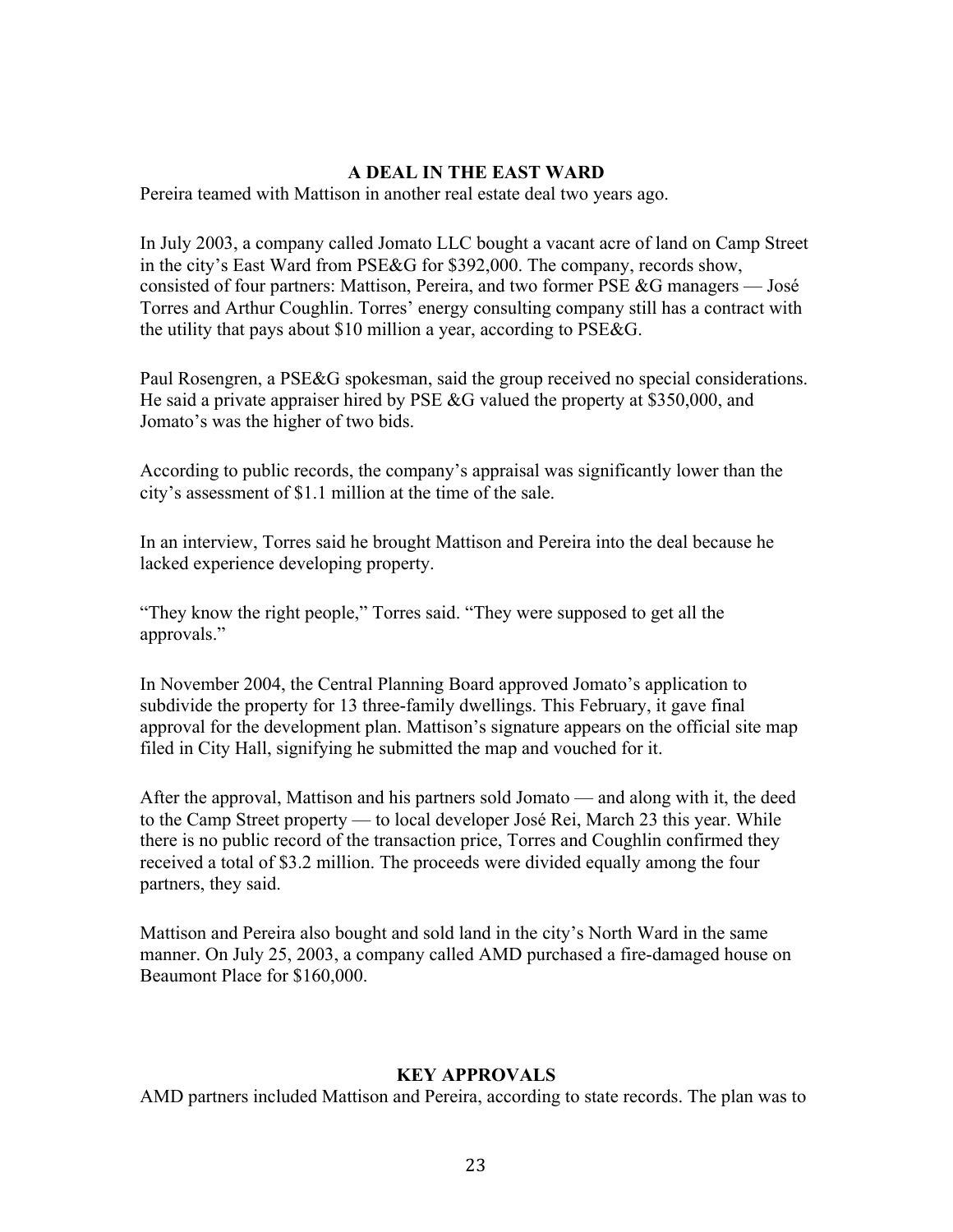raze the damaged house and build three two-family dwellings, according to documents filed with the city.

Before they could proceed, Mattison had to petition the Newark Landmarks & Historic Commission because the property is in a historic district. Despite some public opposition, the commission approved the project on April 6, 2004. Also speaking in support of the project, according to people at the hearing, was Rosa, who supplied Mattison office space after he was released from prison.

Approval to demolish the home was granted two weeks later.

With those key approvals in place, partners Mattison, Pereira and John DePinho then sold AMD — along with the title to the Beaumont Place property — to a group of five investors sometime during the next nine months.

Neither the date of the sale nor the price is listed in any public records, but on Feb. 10, the new group obtained a mortgage on the property for \$1.1 million. It was not the first time a City Hall insider has been involved in lucrative property deals with developers.

In 2002, Johnny Jones, the city's assistant director of development and president of the Essex County freeholders, made thousands of dollars on a weed-choked lot and garage in Newark's North Ward.

Jones and his partner, former Essex County Counsel Francis J. Giantomasi, who at the time was freeholder counsel, secured an option to buy the surplus property from Waste Management Corp. for \$240,000, then sold it to a developer months later for twice that amount.

The complicated deal, described in a 2004 story in The Star-Ledger, left no public record of the transaction. Jones declined to discuss the deal, while Giantomasi, who since resigned as county counsel, defended the transaction as legal and above board.

Rosa, also a James supporter, said Mattison's business dealings were "not your concern or business."

"Leave the man alone," said Rosa. "He's paid his dues."

**PHOTO CAPTION:** 1. Back from prison, Jackie Mattison has opened an office across from City Hall, where he again enjoys access unavailable to most of the public. 2. MATTISON 3. ROSA 4. PEREIRA **CREDIT:** 1. TONY KURDZUK/THE STAR-LEDGER **GRAPHIC CAPTION:** LIST: **\$1 million in seven weeks** During a sevenweek period this year, Jackie Mattison, a convicted felon and former chief of staff for Newark Mayor Sharpe James, has made more than \$1 million from three real estate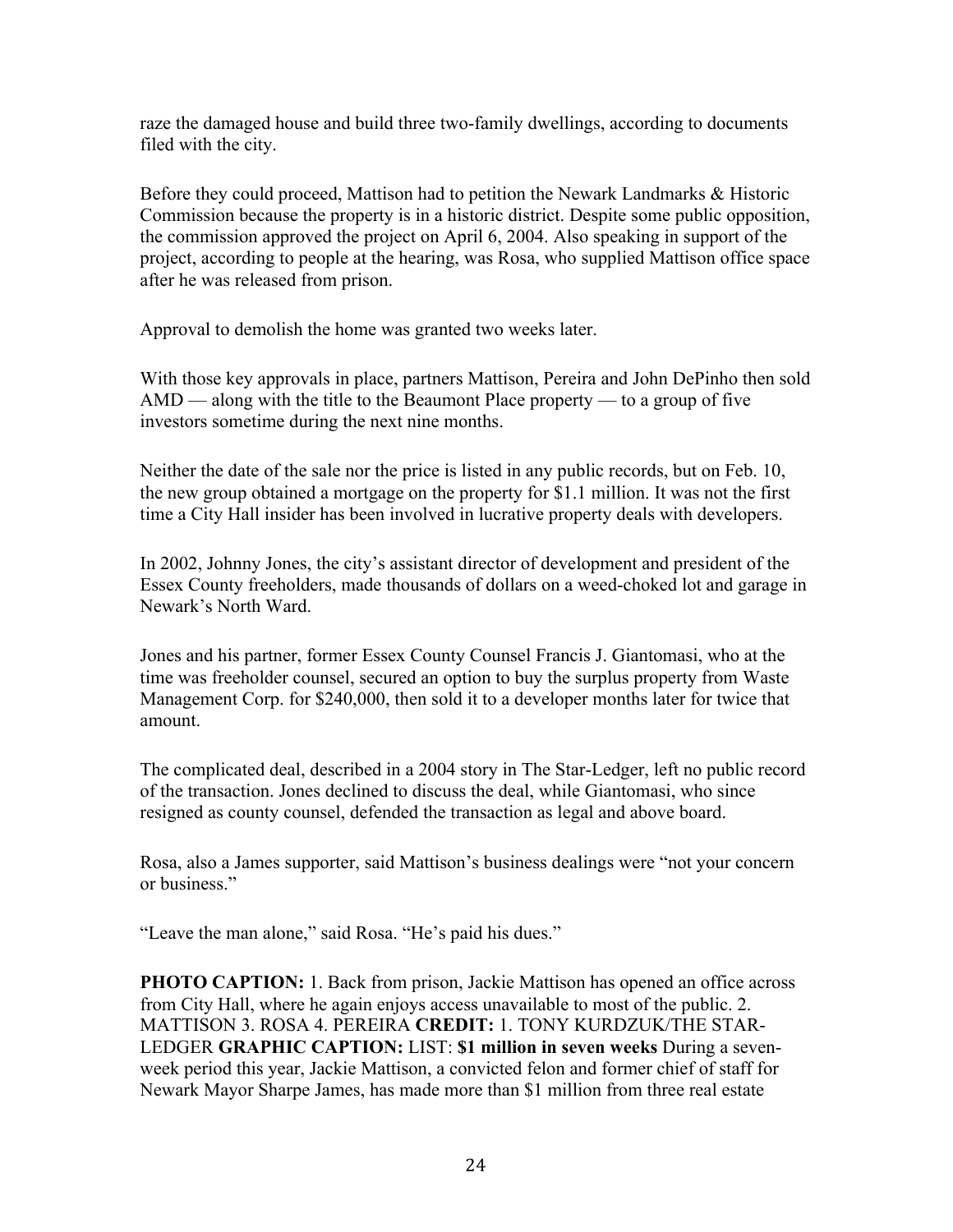deals. **March 23, 2005:** Mattison and partners sell a real estate company they own to a local developer for \$3.2 million. With the company comes a deed for an acre of land in Newark's East Ward, which they purchased earlier for \$392,000. They obtained planning board approvals to subdivide the property, but made no other improvements. **March 9, 2005:** A company controlled by Mattison buys a West Ward property for \$26,500. On the same day, he sells it for \$299,000. **February 2005:** Mattison and partners sell a company called AMD LLC, which holds title to a lot in the North Ward, to a developer. Their initial investment was \$160,000. Amount of sale is unknown, but the new development group obtained a \$1.1 million mortgage on the property. **CREDIT:** THE STAR-LEDGER

#### Date: 2005/05/08 Sunday Page: 019 Section: NEW JERSEY Edition: FINAL Size: 1104 words

## **Company targeted by EPA hires Whitman**

**Ex-cleanup czar joins other side in arsenic talks**

#### **By IAN T. SHEARN STAR-LEDGER STAFF**

Christie Todd Whitman can't seem to get away from arsenic.

As head of the Environmental Protection Agency, she sparked a national furor four years ago when she balked at toughening standards for arsenic levels in drinking water. Now, the former New Jersey governor has opened a consulting firm whose first client is a chemical company negotiating with the EPA over the cleanup of arsenic-contaminated soil at a factory near Buffalo, N.Y.

Whitman said last week she has not had any personal involvement with her client, FMC Corp., though she said she probably would get involved in the future helping them with "how to improve their image" and with "access to the people they need to speak to."

She also insisted she will never represent any company looking to dodge environmental responsibilities. But her transition to a private lobbying/consulting business after leaving the EPA in June 2003 is viewed with concern and skepticism by some.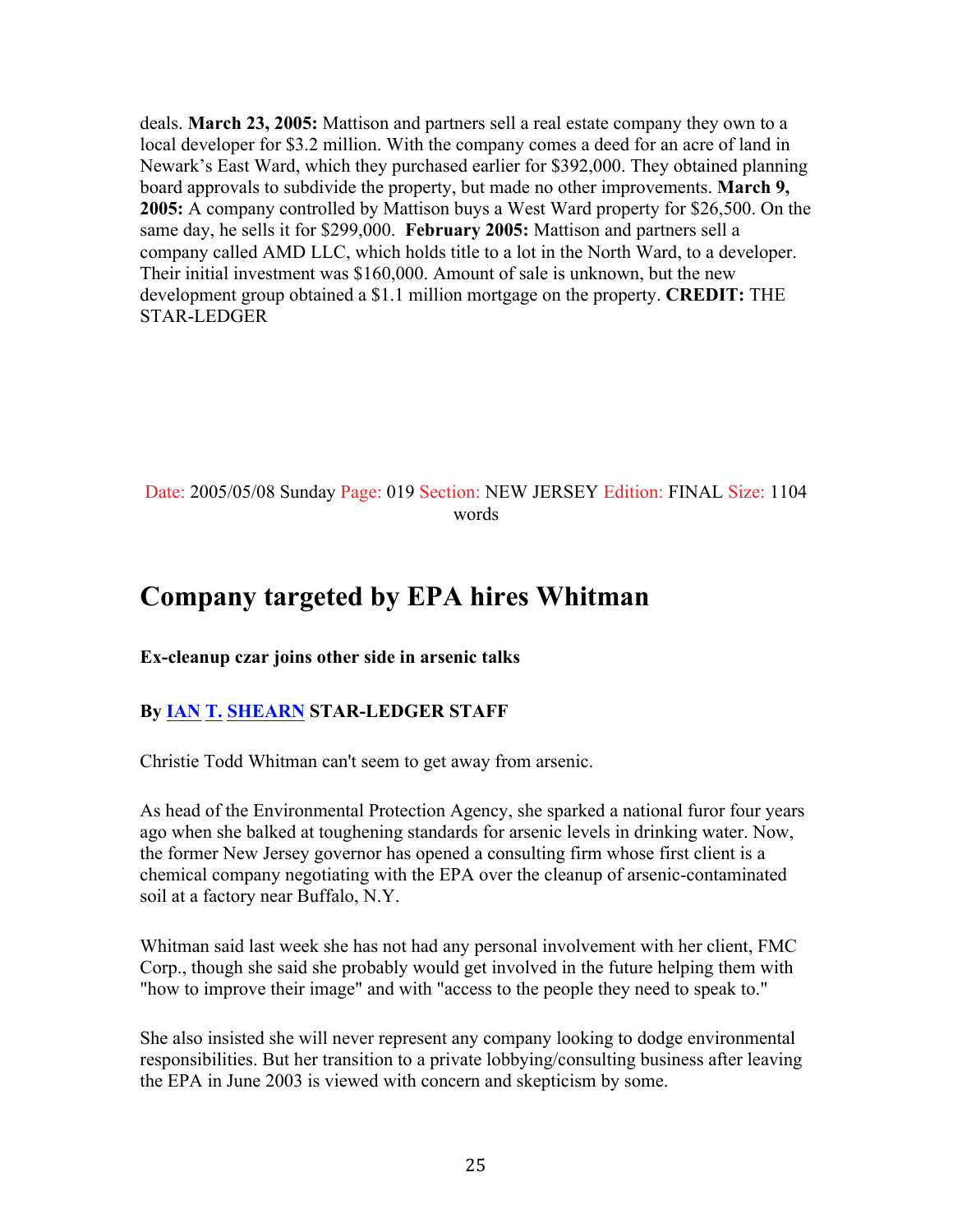"It's a little offsetting when government officials start working for the companies they were regulating," said Bill Allison, spokesman for the Center for Public Integrity, a watchdog group that recently finished an analysis of the effect of lobbyists in Washington, D.C. "It does raise the question of how troubled she was about environmental policies at EPA."

Based in Philadelphia, FMC makes chemicals and pesticides around the world, generating revenues of about \$2 billion a year. It is responsible for 136 Superfund sites across the country - including one in Franklin Township, Somerset County - and has been subject to 47 EPA enforcement actions, according to the EPA.

During the past seven years, it has spent more than \$16.5 million on lobbying, mostly for environmental and Superfund issues, according to the Center for Public Integrity. It has employed 118 lobbyists during that period, many of whom formerly worked for Congress or the federal government, they said.

So why does FMC need Christie Whitman?

"Because they don't have a former EPA administrator yet," said Eric Schaeffer, who worked under Whitman as director of EPA's office of regulatory enforcement. He resigned in March 2002, he said, because "there was too much inside corporate access to the EPA."

Now the director of the Environmental Integrity Project, Schaeffer said he is aware people need to make a living, but is concerned with Whitman's move: "It's discouraging to see top officials move so quickly to the corporate side . . . to nip at the heels of rules they just wrote."

Whitman's firm will work with FMC on its Middleport, N.Y., plant, where more than 50 years of manufacturing pesticides have left about 12,000 tons of toxic chemicals and 450 tons of arsenic in the ground, environmental officials said.

FMC entered into a consent order with the EPA in 1990 to determine the scope of the pollution and devise a cleanup plan. That mission remains incomplete, though the company has undertaken testing and some intermediary actions to reduce health hazards. A lawsuit filed by local residents is pending in federal court there, alleging environmental and health damages as a result of FMC's reluctance to properly clean the site.

Thus far, the only partner at Whitman's firm who has worked with FMC is Eileen McGinnis, Whitman's chief of staff at the EPA.

McGinnis said she retained FMC as a client shortly after she resigned from the EPA in February 2003. At the time she was a principal at T-CAP Partners, a New Jersey lobbying and consulting firm, whose other partners included Mike Torpey, former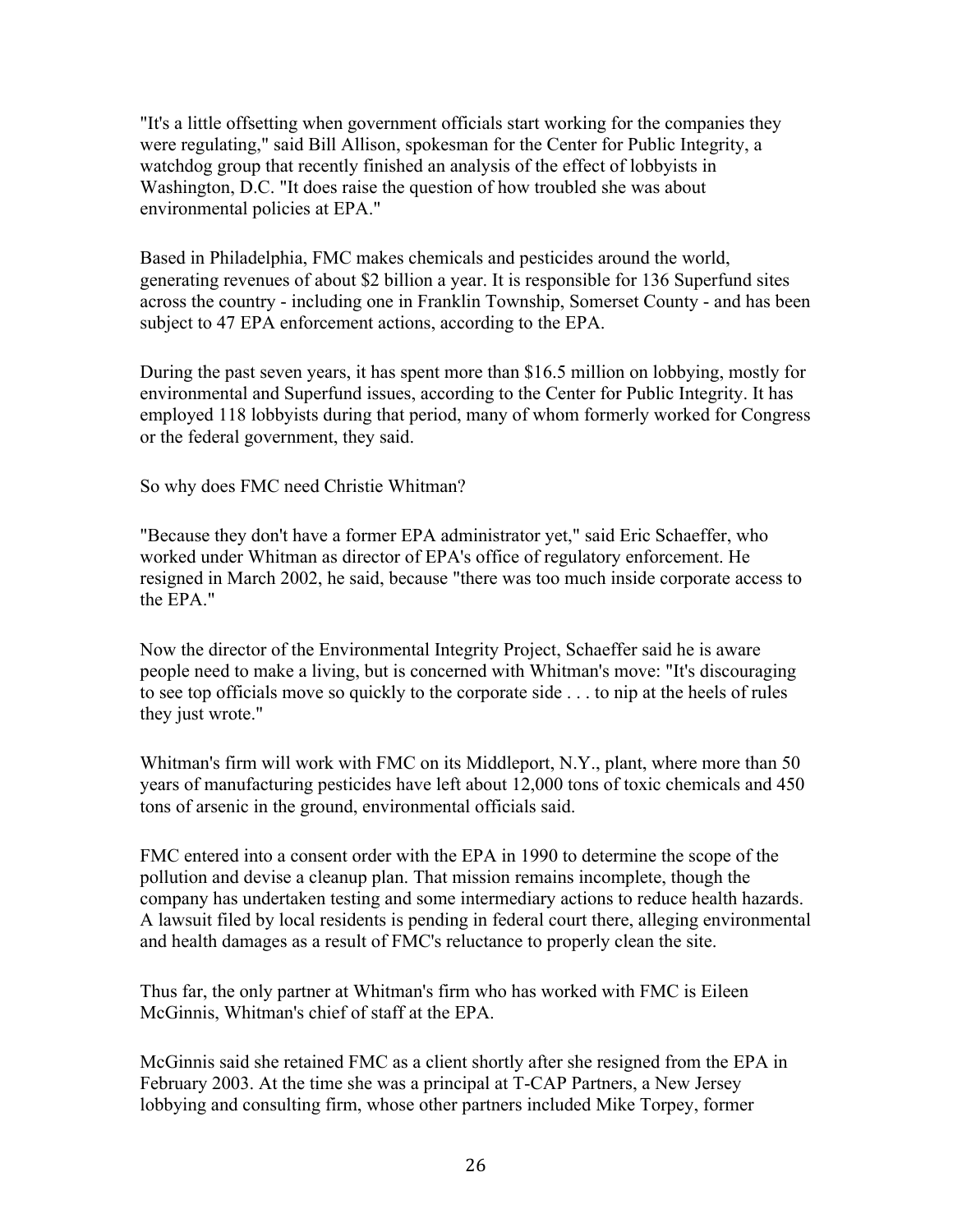Whitman gubernatorial chief of staff, and Pete McDonough, Whitman's director of communications in Trenton.

McGinnis brought FMC as a client when she joined Whitman's new firm, Whitman Strategies Group, in December.

After getting approval from the EPA ethics office, she began lobbying on FMC's behalf with high- level staffers in the EPA's regional and Washington offices, she said. She lobbied EPA while her longtime colleague and personal friend, Jane Kenny, was EPA Region 2 administrator. Kenny left the agency in November 2004 and also became a founding partner in Whitman's firm.

Both McGinnis and Kenny said they never discussed FMC while Kenny was at the EPA. "'I never even knew when she was in the building," said Kenny, who is also registered to lobby on FMC's behalf.

The other two partners in the firm - Jessica Furey and Susan Spencer, both of whom worked for Whitman at the EPA - are also registered as lobbyists.

Kenny said she had no involvement with the FMC when she was with EPA, though she was probably briefed from time to time by her staffers. She also said she has had no involvement with the FMC account since joining Whitman Strategy Group, but didn't rule out working with them in the future. She said she will comply with the EPA ethics officer's recommendation that she not lobby the executive branch of the federal government for two years.

McGinnis, who called FMC "a good corporate citizen," said her role is to help the company understand the way EPA works and assist them in defining the parameters of the cleanup. "If I thought they were trying to hire us to avoid compliance, I would never have accepted," she said.

Brian Vain, the plant manager in Middleport, said FMC's dispute with the EPA is over what level of arsenic in the soil should trigger a cleanup. At stake is millions of dollars of additional cost for FMC. They are not close to agreement, he said.

That's why they hired McGinnis, he said: "To help us navigate the regulatory process."

In the meantime, FMC has voluntarily cleaned up 14 homes and some adjacent property.

Walter Mugdan, the EPA official overseeing the cleanup, said FMC has been generally cooperative in working with regulators. He said the testing process has taken too long, but otherwise "they (FMC) have done what we've asked."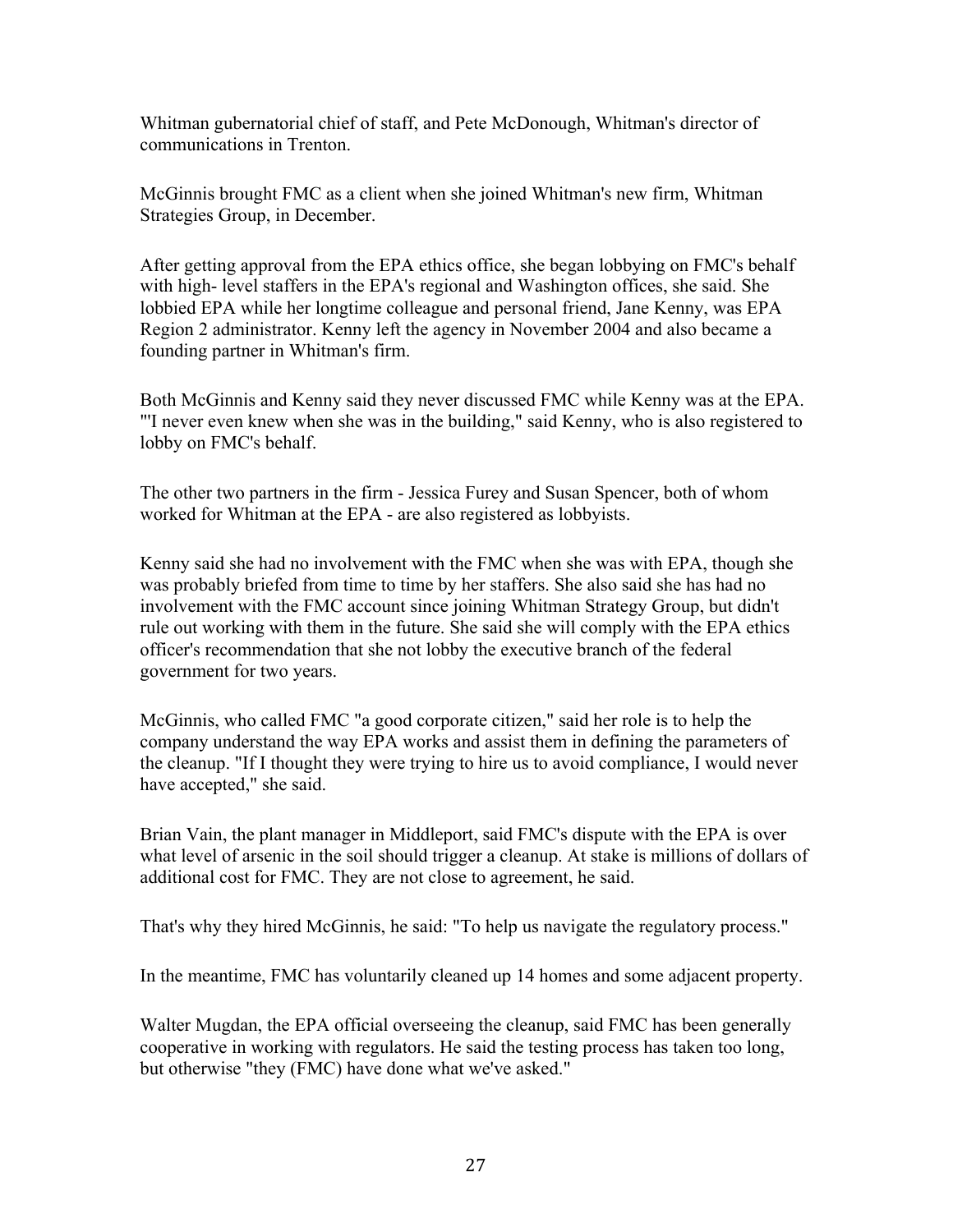Some Middleport residents disagree. Diane Hemmingway, who has been fighting FMC since an accidental chemical release in 1984 forced the evacuation of her children's school, said the company's problems go back decades.

Asked how she would characterize FMC as a corporate citizen, Hemmingway said, "On a scale of one to 10? Minus 100, in responsibility and responsiveness."

 $\mathcal{L}_\text{max}$  , and the contribution of the contribution of the contribution of the contribution of the contribution of the contribution of the contribution of the contribution of the contribution of the contribution of t Ian T. Shearn can be reached at ishearn  $@$  starledger.com or (973) 392-1671.

**PHOTO CAPTION:** 1. The Royalton Hartland softball team runs laps at the school field and in the shadow of chemical producer FMC Corp. of Middleport, N.Y. 2. WHITMAN 3. KENNY

Date: 2004/09/07 Tuesday Page: 001 Section: NEWS Edition: FINAL Size: 1136 words

# **U.S. attorney's brother pumps cash into GOP**

#### **Younger Christie now a big-time donor**

#### **By IAN T. SHEARN STAR-LEDGER STAFF**

Chris Christie had to change some old habits when he was sworn in as U.S. attorney 2 1/2 years ago. No more political functions. No more raising hundreds of thousands of dollars for George W. Bush. And no trip to the Republican National Convention last week in New York.

For "Big Boy" - as Bush likes to call him - it was Christie's fund-raising muscle that gave him the edge for the presidential appointment. Strict guidelines governing U.S. attorneys, however, brought those activities to an abrupt halt.

But as Christie entered a life of political abstinence, his younger brother Todd, a multimillionaire living in Mendham, emerged as a major GOP donor and fund-raiser.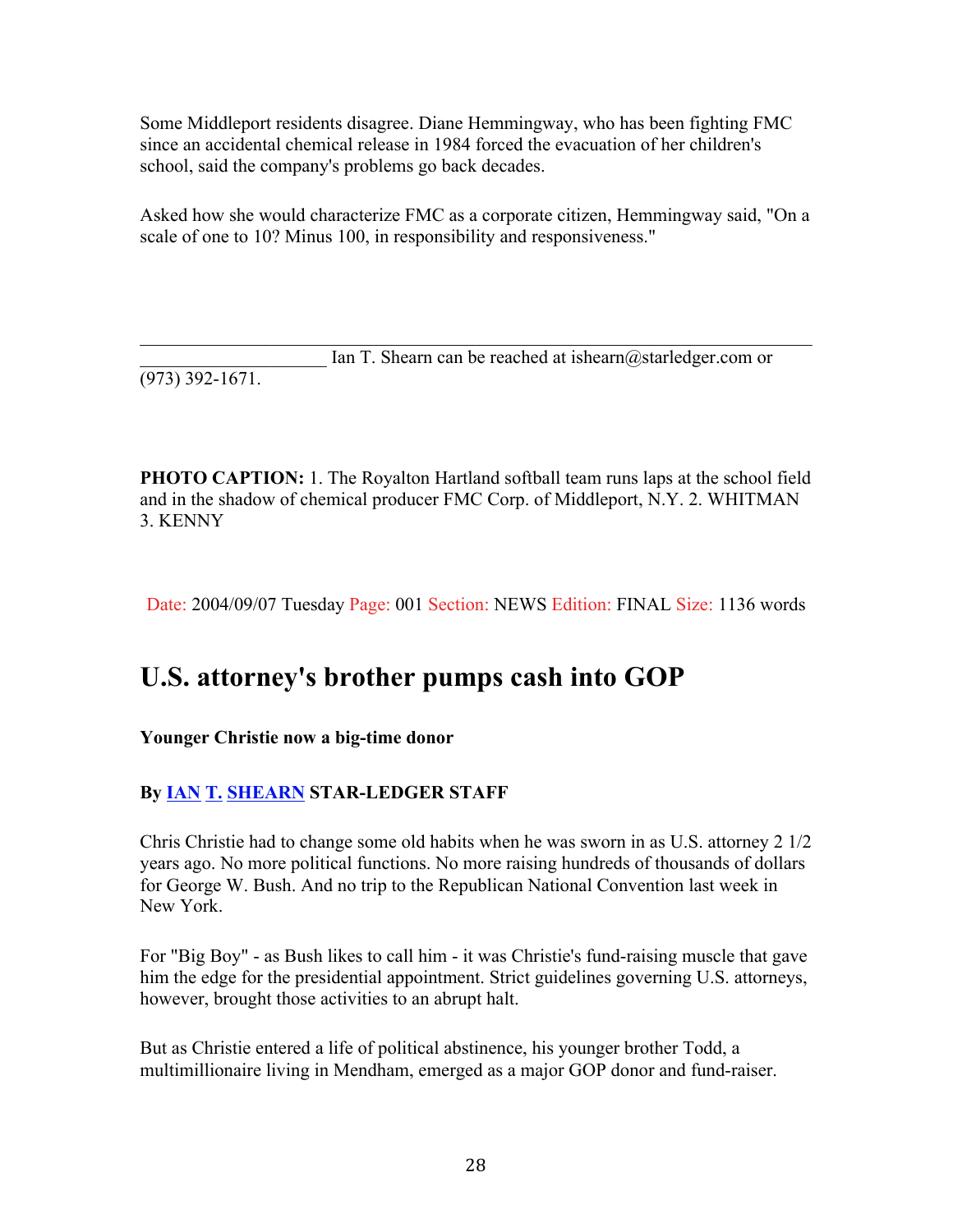Since the summer of 2001, when Chris Christie was lobbying to become U.S. attorney, Todd Christie and his wife have donated more than \$400,000 to various GOP coffers, an examination of campaign finance documents shows. By comparison, the couple had donated less than \$12,000 in total to various Republican causes in the three years before Chris began seeking the U.S. attorney's post.

Todd Christie, 39, also has been raising funds for Bush and showing up where his 41 year-old brother no longer can. Last week, he attended several exclusive parties at the Republican National Convention.

A member of the Republican National Committee's "Team 100" (donors who crack the \$100,000 mark) Todd Christie was afforded VIP treatment at the convention. He also was often seen in the company of William Palatucci, Chris Christie's good friend and former law partner.

This upturn in political activity by the U.S. attorney's brother energizes speculation in political circles that Todd Christie, with a guiding hand from Palatucci, is acting as a stalking horse for his brother - feathering the right nests and rubbing the right elbows to set the stage for a Chris Christie run for governor in 2005.

While Chris Christie says "these conspiracy theories do not comport with reality," Todd Christie is unapologetic about his newfound political life.

You want to do everything you can to stay active at a time when he can't," Todd said. "I'm not shy in saying I'm one of the people who chirps in his ear that I think he would make a great governor."

Asked how his brother responds, Todd Christie says: "Does he want it? Who wouldn't want to be the most powerful governor in the country?"

Todd Christie offers this simple explanation for his emergent political activity: He came into a large sum of money - \$100 million - in the fall of 2000 when Goldman Sachs purchased his Wall Street firm, Spear, Leeds & Kellogg. That gave him plenty of extra cash to spend for a president and Republican Party he admired.

As for his sizable donations to state Republicans, he says much of that was because family friend Sen. Joseph Kyrillos (R-Monmouth) became the party chairman in the spring of 2001.

There is nothing illegal or even improper about Todd's activity, unless Chris Christie is a collaborative participant. But critics say it's precariously close to the line of propriety. The discussion carries even more weight in New Jersey because Christie has made political corruption prosecutions a priority, and many of them target people surrounding Gov. James E. McGreevey.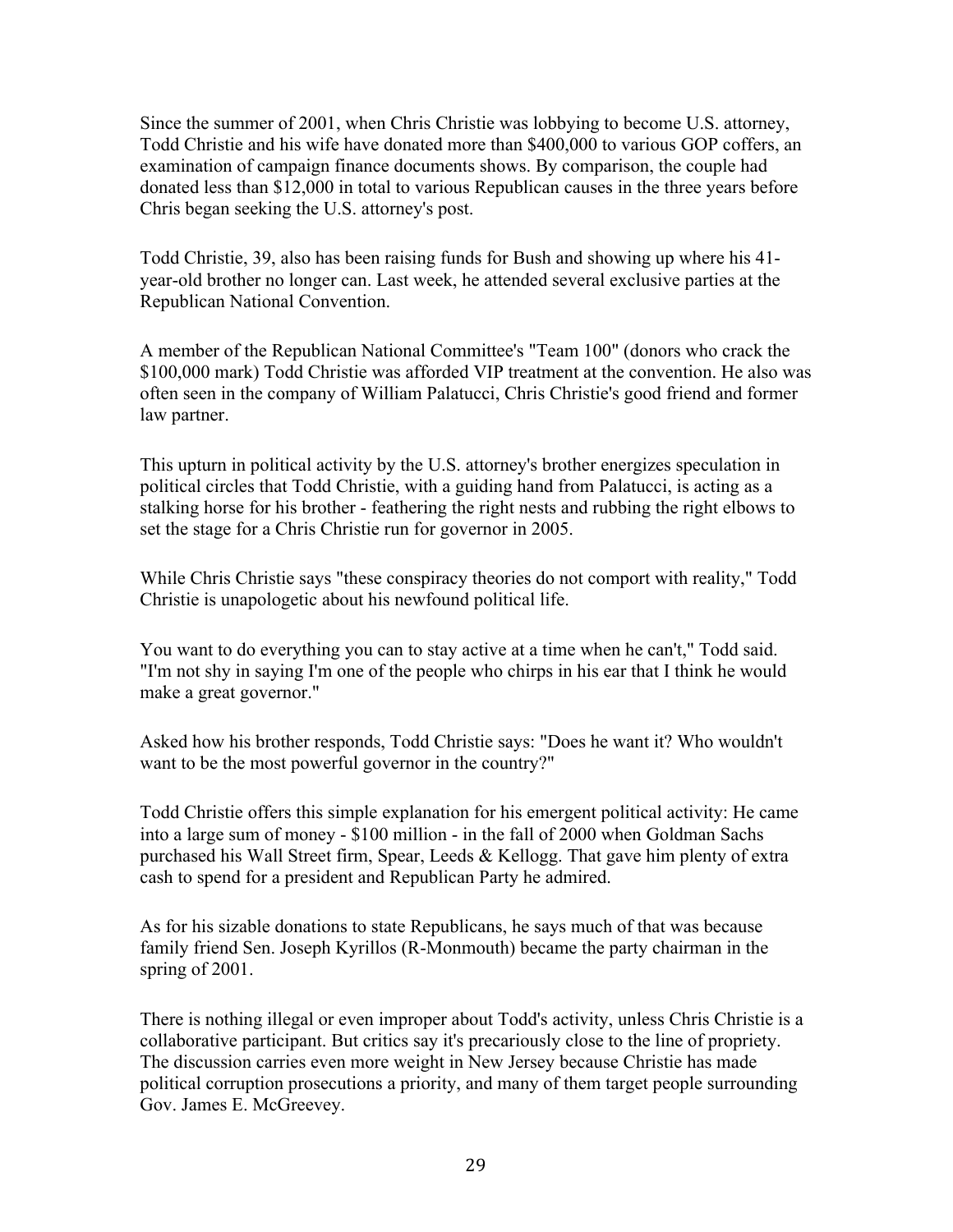"A U.S. attorney should be circumspect about his family members' role in the political process while you have the power of grand juries, subpoenas and search warrants at your disposal," said Michael Murphy, the former Morris County prosecutor and once Democratic gubernatorial candidate. "It has the potential to harm the process and at the very least, cast a shadow over the impartiality of the process."

Todd Christie's political activity has not been limited to his own checkbook.

He has teamed up with Palatucci and longtime GOP fund-raiser Jon Hanson to raise money for the Bush campaign. The three are approaching Bush's "Super-Ranger" status, Palatucci said, closing in on \$300,000.

Nor has that activity been limited to money.

During a state-level conference call in July, Todd listened as top Republicans strategized fund-raising and ways to discredit McGreevey. The call came a month before the governor resigned with the admission he had an affair with a male aide.

Four days earlier, on July 13, Todd attended the annual state GOP fund-raising gala in Edison. He was a member of the event's Host Committee and sponsored a booth at the boardwalk-themed event, selling "Christie's Popcorn."

The event began just hours after McGreevey's top fund-raiser, Charles Kushner, appeared in federal court, charged by Chris Christie's office with obstructing a federal probe into his campaign finance practices. A week earlier, Christie's office indicted another McGreevey fund-raiser, charging him with extorting political donations for political favors.

Palatucci, 46, of Westfield, couldn't resist the timing when he addressed the crowd.

"What a great crowd we have here," Palatucci said. "It's amazing what a few indictments will do."

Palatucci's remark infuriated Democrats, renewing charges from as high as the governor himself, that Chris Christie was running a smear campaign against McGreevey.

Palatucci remains politically active in New Jersey and is viewed as a candidate to succeed Kyrillos this year as head of the state party. That raises eyebrows in the expanding world of Christie watchers.

He and his brother are "extraordinarily close," Chris Christie said. "Other than my wife, Todd is my best friend."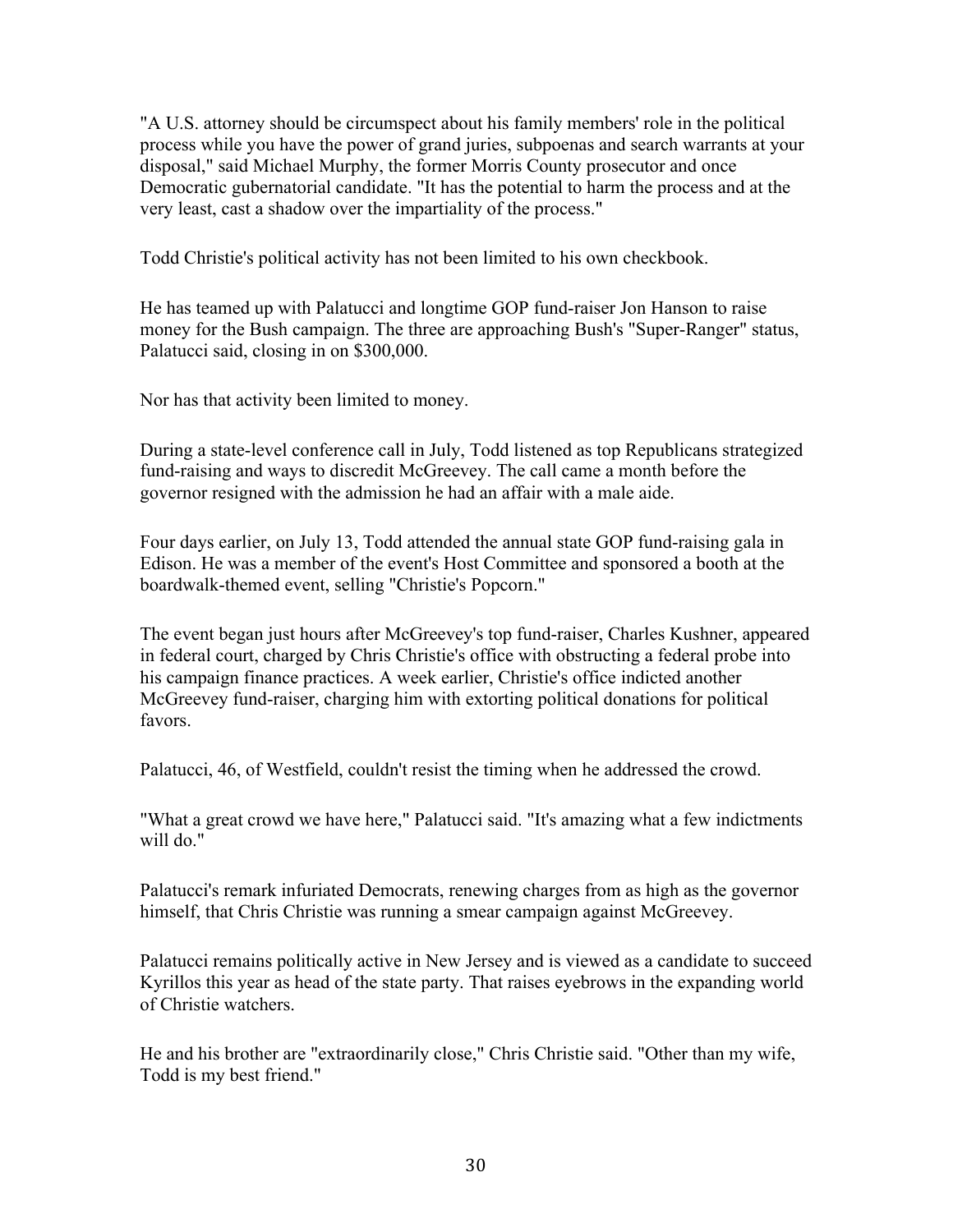Todd has supported his brother's political campaigns going back to the days when they both attended the University of Delaware and Chris ran for a seat on the student government there. He also helped him, financially and otherwise, in his campaigns for Morris County freeholder in the mid-'90s.

Todd Christie, who lives in a \$3 million home in Mendham, three miles from his brother, believes his brother will make a gubernatorial decision no later than Thanksgiving. Chris Christie refuses to be pinned down to a deadline, other than that it will be sometime after the presidential election. The filing deadline is in April.

"I want to talk with the White House and see if they want to keep me," Chris Christie said. "Maybe the president would want me to do something else. . . . I'm not going to put the cart before the horse."

Still, the gubernatorial rumors persists in large part because Chris Christie refuses to put them to rest. He insists he will do his job and the future will take care of itself.

"It is of no moment to me," Christie said. In New Jersey, "things can change quickly."

**PHOTO CAPTION:** Todd Christie, center, leaves his hotel during the Republican National Convention. ''I'm not shy in saying I'm one of the people who chirps in (Chris') ear that I think he would make a great governor,'' he said. **CREDIT:** JENNIFER BROWN/THE STAR-LEDGER **GRAPHIC CAPTION:** LIST:

#### **The Christie brothers' largesse**

Todd Christie's campaign donations took an abrupt upturn in the summer of 2001, right at the time his brother Chris emerged as a candidate for U.S. attorney. Chris Christie had to stop political donations and fund-raising when he was sworn in on Jan. 17, 2002, but his brother's money kept flowing. Some highlights:

**\*** In June of 2001, Todd and Theresa Christie each gave \$32,000 to the N.J. Republican State Committee, and spread around another \$11,400 to various Republican war chests. **\*** On Nov. 2, 2001, Todd Christie sent a \$17,000 check to the Burlington County Republican Committee. The month after his brother was sworn in, Todd Christie gave \$25,000 to the N.J. Republican State Committee.

**\*** On April 22, 2002, Todd Christie gave \$225,000 to the obscure Republican National State Elections Committee. That donation earned him a barbecue with President Bush at his Crawford, Texas, ranch. (Two months later he cashed in on 3,199 shares of Goldman Sachs stock for \$228,568. A month after that, he sold 10,000 shares for \$729,500.)

**\*** In January 2003, he gave another \$25,000 to the Republican State Committee; in May he gave \$25,000 to the RNC. In October, he gave \$10,000 to the Assembly Republican Majority committee. This year, he has given \$25,000 donations to both the Republican State Committee and the RNC.

CHART: Christie brothers' contributions **CREDIT:** THE STAR-LEDGER/SOURCE: Federal Election Commission, N.J. Election Law Enforcement Commission.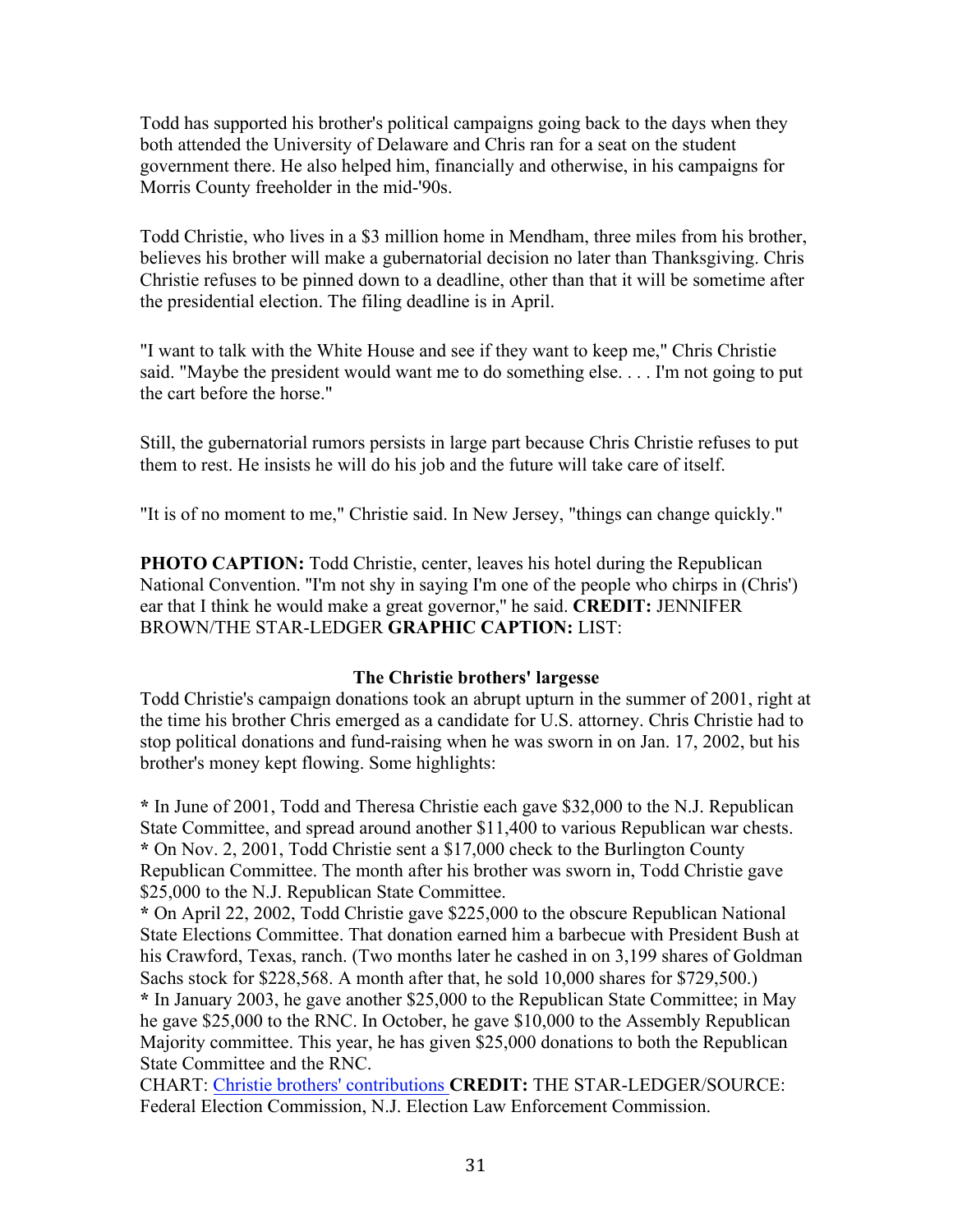**TAG:** sl2004-413dd77d6

#### Date: 2005/04/13 Wednesday Page: 001 Section: NEWS Edition: FINAL Size: 950 words

## **U.S. attorney's brother faces charges of fraud**

#### **SEC says trader Christie bilked customers**

#### **By IAN T. SHEARN STAR-LEDGER STAFF**

Todd Christie, younger brother of New Jersey U.S. Attorney Christopher Christie, was among 20 former Wall Street specialists accused yesterday of fraudulent trading practices.

Fifteen of the 20 specialists also were indicted on criminal charges by the U.S. Attorney's Office in Manhattan for the same practices. Four of the five who were not indicted worked for Spear Leeds & Kellogg Specialists, including Christie, who was the firm's cochief executive officer.

"The conduct here was quite egregious," said David Rosenthal, an associate regional director for the Securities and Exchange Commission. "Christie was one of the worst."

According to the SEC, Christie committed more than 1,000 improper trades between January 1999 and March 2003, generating "riskless profits" of more than \$1.59 million for Spear Leeds at the expense of his customers.

In addition, Christie was involved in 600 trades that resulted in losses of more than \$1.4 million to his customers, the SEC charged.

Among the 15 indicted was Robert Johnson, a Spear Leeds specialist who allegedly generated profits for the firm in excess of \$350,000 and generated more than \$380,000 in "customer harm."

Johnson engaged in trading practices similar to those Christie is accused of committing, the SEC said.

A spokesman for the U.S. Attorney's Office in Manhattan declined to say what the criteria for indictment were, or whether Christie cooperated with the investigation. "We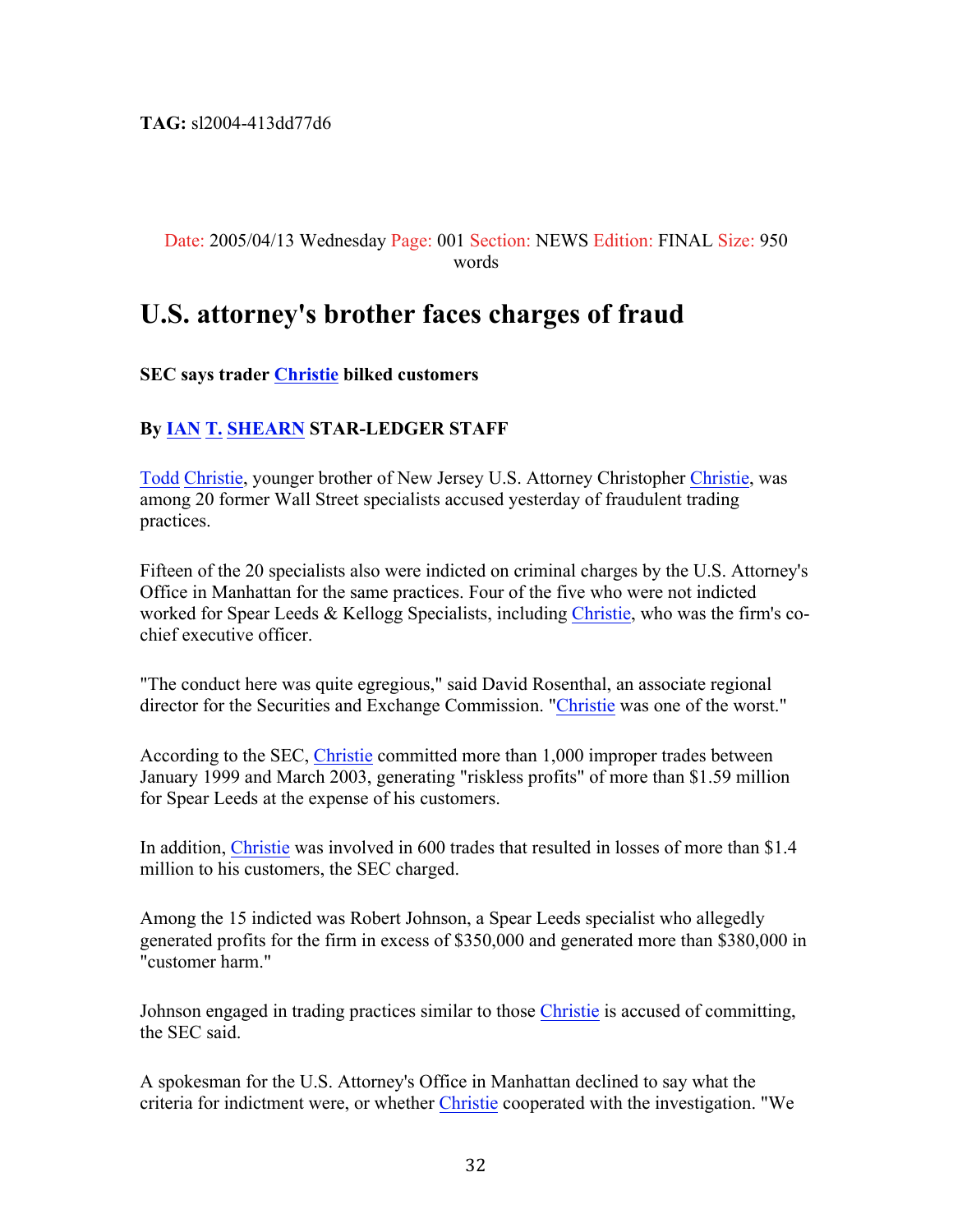cannot answer those questions," said David Esseks of the U.S. Attorney's Office securities and commodities fraud unit.

Telephone messages left at Christie's Mendham home, his attorney's office and Johnson's attorney's office went unanswered yesterday evening. Johnson and nine of the other specialists named in the SEC order reside in New Jersey.

Christie, who abruptly resigned from Spear Leeds & Kellogg in 2003 as the SEC investigation became public, attracted attention in political circles shortly after his departure by donating more than \$400,000 to various Republican organizations when his brother was contemplating a New Jersey gubernatorial bid. Christie said he received \$100 million when his company was purchased by Goldman Sachs in the fall of 2000. That windfall, he told The Star-Ledger last year, was what allowed him to make sizable donations to the Republican National Committee and various NJ GOP causes.

U.S. Attorney Christopher Christie's spokesman declined comment on yesterday's development.

On the SEC charges, each trader faces the prospect of returning any ill-gotten gains for which they personally benefited, stiff fines and a lifetime prohibition from trading on Wall Street. On the criminal charges, each defendant face up to 20 years in prison and fines up to \$5 million.

"These defendants broke the rules repeatedly, they cheated the markets and they cheated the investors who relied upon them," said David N. Kelly, U.S. attorney for the Southern District of New York.

Yesterday's criminal charges were the byproduct of a civil case against seven Wall Street firms that employed the traders in question, known as specialists. Those specialist firms paid a total of nearly \$250 million to settle charges of improper trading. In that civil case, the SEC accused Spear Leeds of causing nearly \$29 million of harm to its customers. The company was ordered to pay penalties of \$16.5 million to the SEC.

Specialists run the open-outcry auctions on the floor of the New York Stock Exchange and are charged with maintaining an orderly market. With expertise in specific stocks, they match buyers and use their firm's funds to buy shares when nobody else wants to buy and to sell shares from their own inventory when nobody else wants to sell. The purpose is to keep prices from fluctuating too dramatically.

In both the criminal and civil charges presented yesterday, the traders were accused of, among other things, filling customer orders from their firm's own account when they could have matched them through other customer orders. In the process, they were making guaranteed profits for their company, and thus themselves, officials said.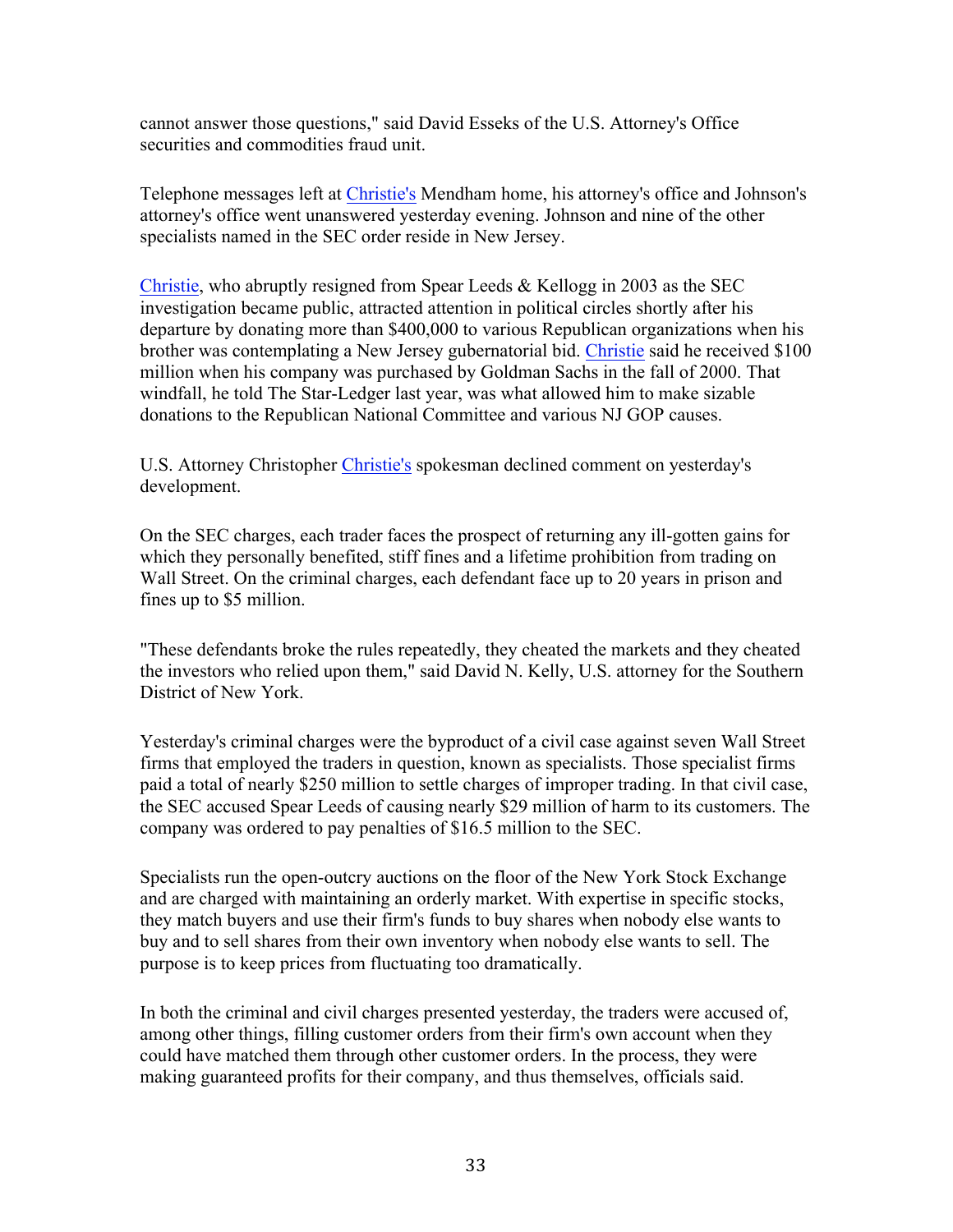"Over time, these small thefts accumulate into large profits that translate into higher compensation and bonuses for specialists who execute the trades," U.S. Attorney Kelley said.

Christie was a specialist in IBM, AOL and AIG stocks. One example cited in the SEC order details how Christie was able to make a \$575 profit for his company in just six seconds. Rather than match willing sellers and buyers, Christie sold more than 10,000 shares of AOL the company owned, then replenished them at a lower price. His customers lost money, and his company received a guaranteed profit, the SEC contends.

The NYSE's regulatory enforcement arm also announced charges against 17 former specialists, including those indicted, in connection with the case.

Responding to the SEC charges and settlement, NYSE Chief Regulatory Officer Richard Ketchum noted that the exchange revamped its enforcement arm starting in late 2003.

"The New York Stock Exchange accepts and acknowledges the SEC's criticisms," Ketchum said. "Our board and entire organization are committed to take whatever additional steps are necessary . . . to meet our surveillance and enforcement obligations.

Specialist firms have changed, as have we."

 $\mathcal{L}_\text{max} = \mathcal{L}_\text{max} = \mathcal{L}_\text{max} = \mathcal{L}_\text{max} = \mathcal{L}_\text{max} = \mathcal{L}_\text{max} = \mathcal{L}_\text{max} = \mathcal{L}_\text{max} = \mathcal{L}_\text{max} = \mathcal{L}_\text{max} = \mathcal{L}_\text{max} = \mathcal{L}_\text{max} = \mathcal{L}_\text{max} = \mathcal{L}_\text{max} = \mathcal{L}_\text{max} = \mathcal{L}_\text{max} = \mathcal{L}_\text{max} = \mathcal{L}_\text{max} = \mathcal{$ Ian T. Shearn can be reached at ishearn  $@$  starledger.com or (973) 392-1671.

**PHOTO CAPTION:** 1. Wall Street specialist Todd Christie, center, on the floor of the New York Stock Exchange, is accused of committing more than 1,000 improper trades between January 1999 and March 2003. **CREDIT:** 1. ASSOCIATED PRESS FILE

Date: 2006/11/21 Tuesday Page: 001 Section: NEWS Edition: FINAL Size: 993 words

**With ID swipe, Big Brother bellies up to the bar**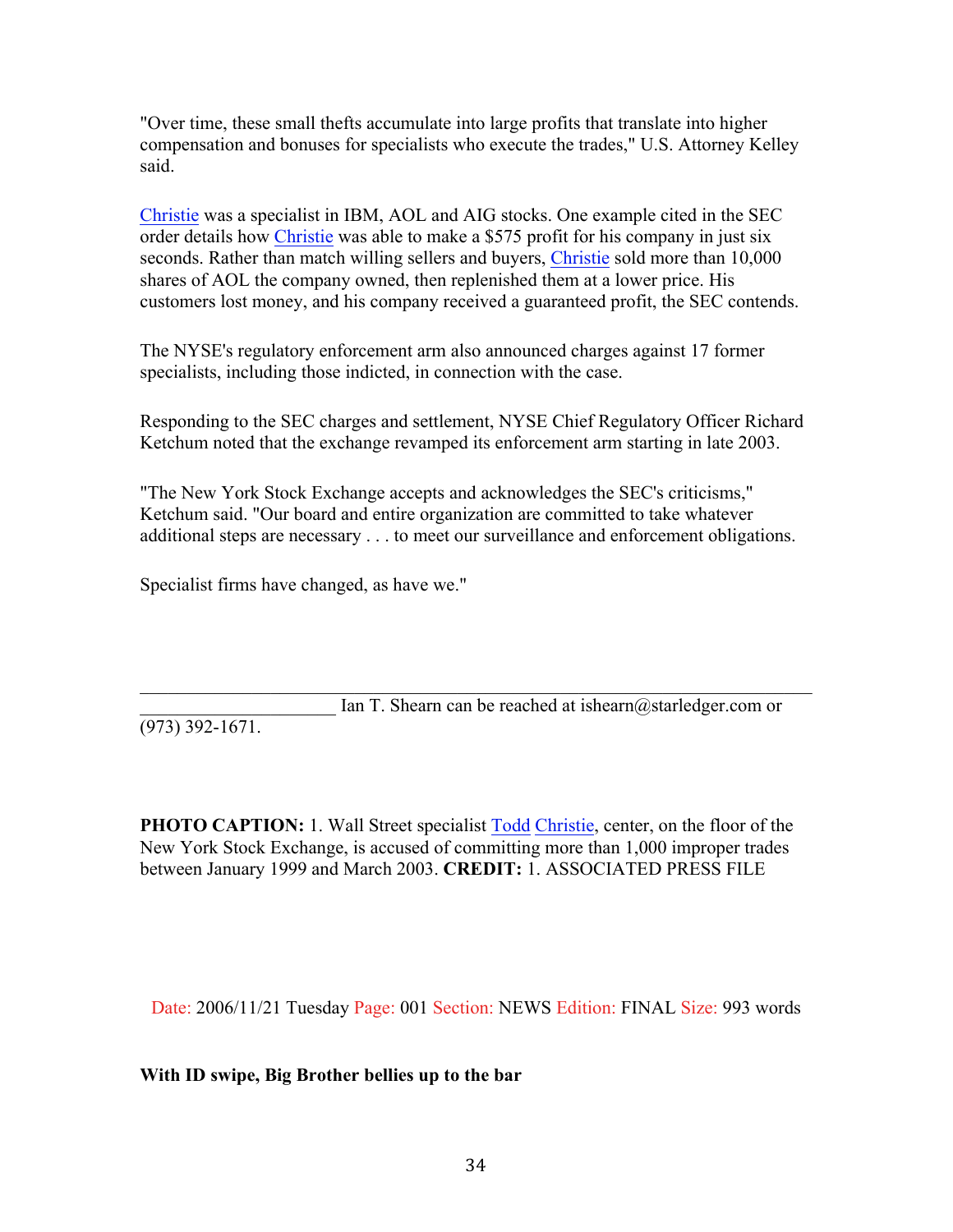#### **By IAN T. SHEARN STAR-LEDGER STAFF**

It's College Night at KatManDu, a popular Trenton nightclub, and the late-arriving crowd is predictably young.

Bouncers pat down male patrons and politely ask for IDs. They swipe everyone's driver's license through a small, yellow electronic box that reads a bar code and instantly displays the customer's age.

Club managers love the gadget, and it's rapidly becoming standard issue at the bigger clubs in Manhattan, New Jersey and elsewhere.

But the box does more than just check birth dates. It also retains the customer's name, address, license number - even height, weight and eye color. All that information then can easily be downloaded into a computer system.

Most patrons have no idea their information is being electronically stored - nor are they asked if they mind.

"Why do they need it?" asked Tara Fort, a 22-year-old customer from Hamilton Township, who became agitated when told the scanning device was storing personal information.

"They probably want to send you a bunch of crap you don't want. . . . At least tell me you're taking my information."

While federal law prohibits sharing or selling data from driver's licenses, there is nothing on the books in New Jersey preventing bars from collecting and storing it.

A handful of states - including New Hampshire, Texas and Nebraska - have outlawed the practice, but a spokesman for the New Jersey Attorney General's Office said the issue has never come up.

Joseph Surdo, a manager at KatManDu, said his club has built a database of more than 15,000 names in a year, but he stressed the information is used only for in-house promotional purposes. "I don't sell the list," said Surdo, the club's director of marketing and entertainment, adding that only two other employees had access to the information.

Such assurances don't mollify some privacy advocates, who see the potential for identity theft or the illicit sales of such lists.

"If the information is gathered, someone somewhere will use it for reasons it wasn't intended," said Melissa Ngo, staff counsel at the Electronic Privacy Information Center, a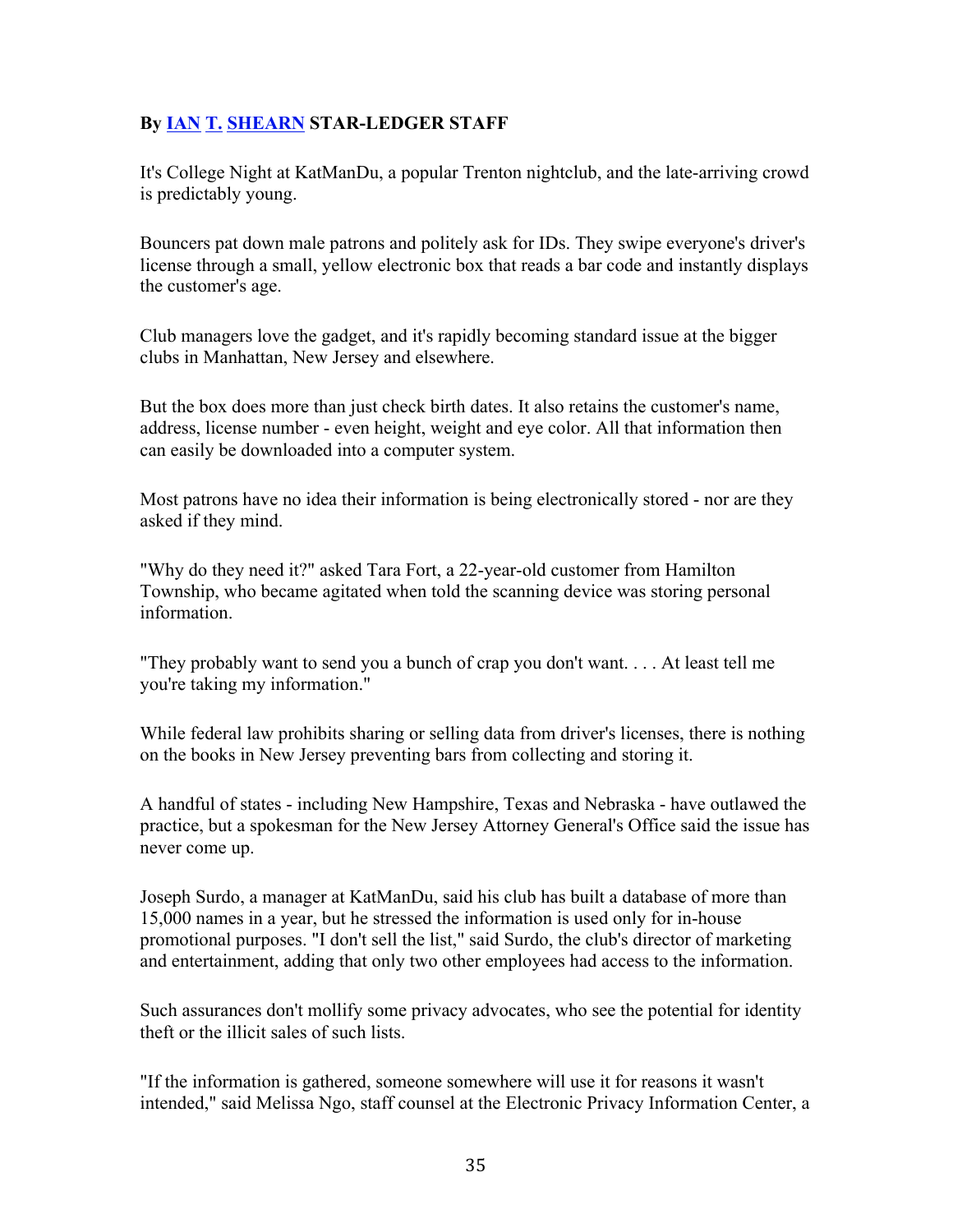nonprofit group in Washington, D.C. "This is about taking your information without your consent. It can be misused and abused."

That is exactly why New Hampshire passed a law preventing the scanning of driver's licenses, Rep. Neal Kurk said.

"That bill was part of a decade-long effort to ensure the driver's licenses are used only for the purpose for which they were intended, which is to operate a motor vehicle," said Kurk, a Republican and 20-year member of the state's House of Representatives. "Privacy is very fragile and very easily lost."

Privacy was not a big concern for most of the two dozen or so patrons recently interviewed at KatManDu; few expressed reservations about having their licenses swiped.

"I don't see no problem," said Dan Slaiciunas, 22. "That happens every day on the Internet. Any hacker can get the information anyway."

Joe Tripician, a New York filmmaker and Web media executive, said such reactions aren't surprising from a generation accustomed to sharing personal information on Web sites such as Facebook.com and MySpace.com.

"The kids don't care," Tripician said, "because only old people like you and me suffer from the illusion of privacy these days."

Mark Baughman of TriCom Card Technologies, the California company that makes the \$1,500 scanners used by KatManDu and other clubs, said most customers want the devices for age-verification purposes. But they become more interested when they see marketing possibilities, he said.

"With two clicks, I can have the list they want and mailing labels ready to print in four minutes," Baughman said.

Club owners and manufacturers also contend the computer's ability to tag problem customers helps keep an establishment safe.

A scanning system sold by Barlink, a Canadian company, allows clubs to tap into a central database and identify unruly patrons who may have been banned elsewhere, said Brad Hartford, the company's owner.

The technology's public safety benefits outweigh the risks, Hartford said, and are a compelling reason to retain the data.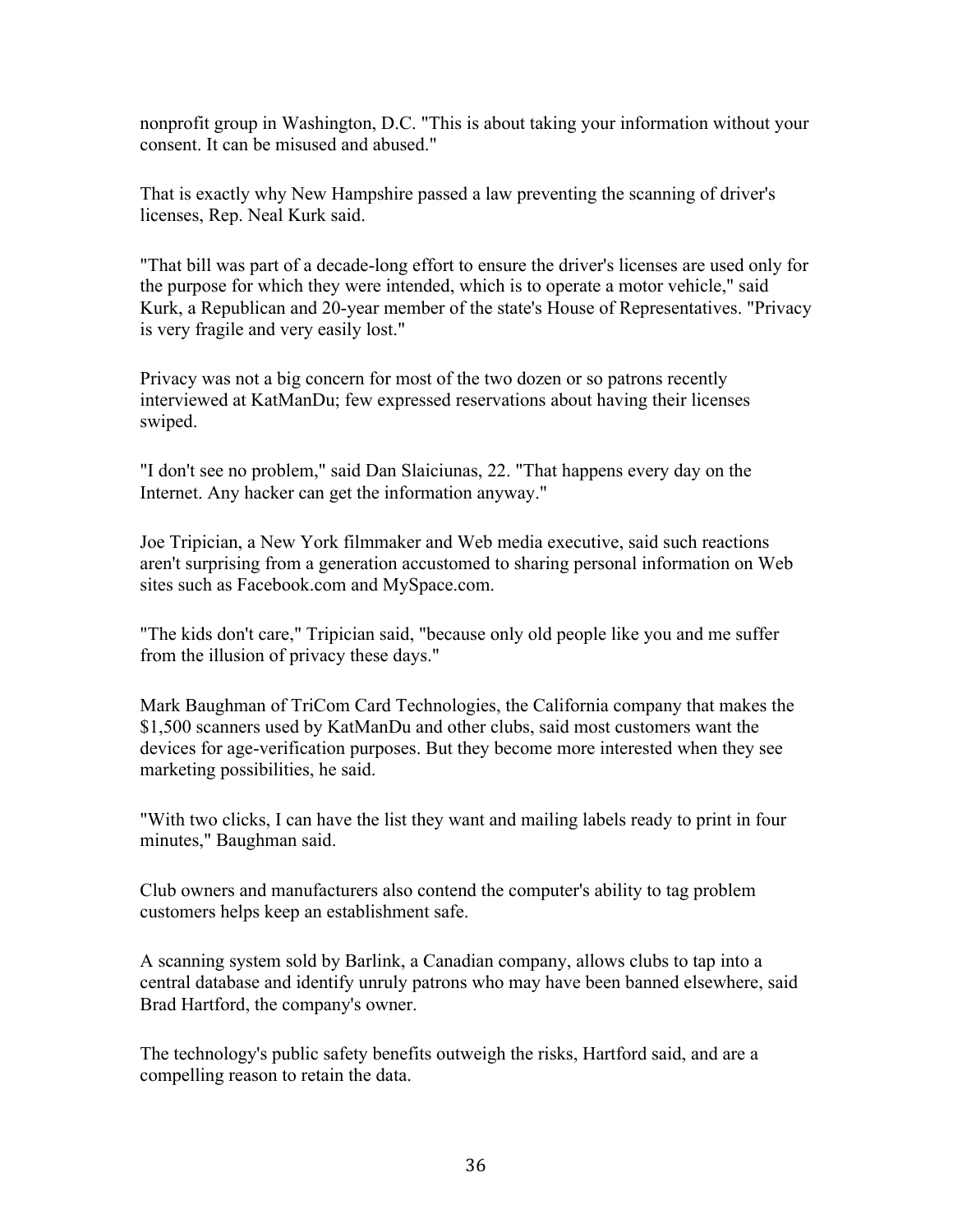Ngo, of the privacy-information center, disagreed.

"There are ways to ensure security without violating the privacy rights of every customer," Ngo said. "But if that's what they want to do, then tell their customers, . . . 'If you want to come into this club, we are going to swipe your license, and we're going to keep it in our computer for X years.'"

Brooke Singer, a professor of new media studies at the State University of New York/Purchase, said she first became aware of such devices four years ago, when her license was swiped at a state-run liquor store in Pittsburgh. She said she later learned the Pennsylvania Liquor Control Board kept a database of everyone who buys alcohol from state-run outlets.

Her interest piqued, she decided to investigate the practice. Backed by grant money and donations, Singer and partners created a traveling faux-bar where they served drinks and educated their customers about the power of the swipe. All the people who came in had their licenses scanned and, with the assistance of a little "'pre-data mining," soon viewed more information about themselves than they could have imagined was out there.

Tapping into Census data and other free databases, Singer was able to show her swiped patrons their profiles on a flat-screen TV behind the bar. A map showing the location of their home. Their likely income range. Their consumer behavior.

"This," Singer said, "is just the tip of the iceberg."

Ian T. Shearn may be reached at ishearn  $@$  starledger.com or

(973) 392-1671.

**PHOTO CAPTION:** 1. A security person at the nightclub KatManDu in Trenton inserts a New Jersey driver's license into the ID reader at the front door. 2. Tara Fort, 22, of Hamilton, at KatManDu bar in Trenton asks, "Why do they need it?" of her personal information retained by the tavern after her ID is swiped. **CREDIT:** CIE STROUD/FOR

 $\mathcal{L}_\text{max}$  , and the contribution of the contribution of the contribution of the contribution of the contribution of the contribution of the contribution of the contribution of the contribution of the contribution of t

Date: 2006/11/23 Thursday Page: 041 Section: NEW JERSEY Edition: FINAL Size: 658 words

# **License scanning is illegal, state says**

**Bar must delete data on 15,000 patrons**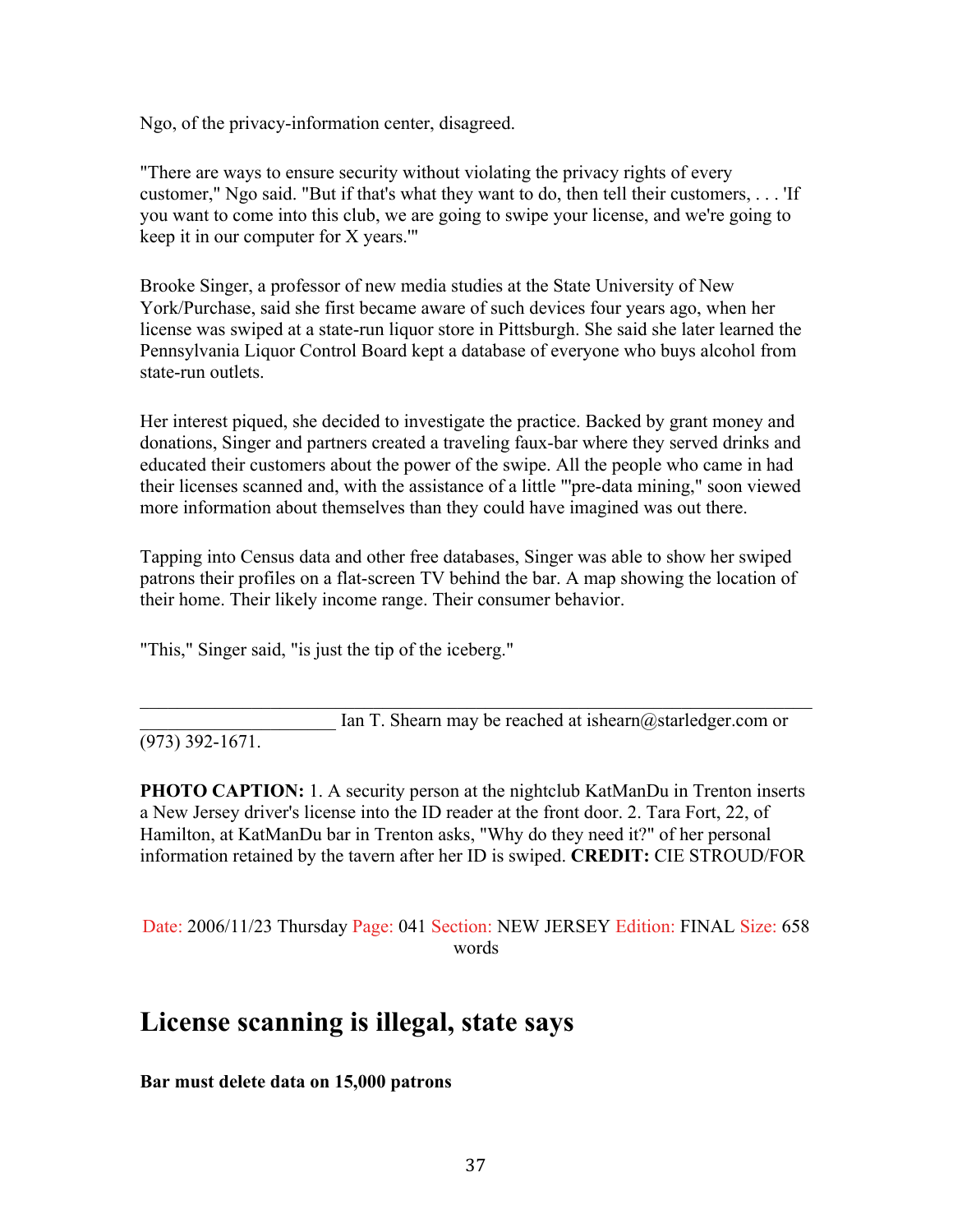#### **By IAN T. SHEARN STAR-LEDGER STAFF**

The head of the state Motor Vehicle Commission said yesterday the growing practice of scanning and retaining driver's license data from customers at nightclubs is illegal, potentially criminal, and she is ordering that it be stopped.

Reacting to a story that appeared in The Star-Ledger Tuesday, MVC Chief Administrator Sharon Harrington had a letter hand-delivered last night to KatManDu, a Trenton nightclub mentioned in the story, demanding an immediate halt to its license-scanning operation.

KatManDu, like many nightclubs in New Jersey and across the country, uses a small, hand-held computer at the door to ensure patrons are of drinking age. But club managers and bouncers are not informing their clientele that they are downloading all of the data found on the licenses into a computer, which the bar uses for in-house promotions.

Harrington further ordered the club to delete its database of 15,000-plus customers within 15 days. Otherwise, Harrington said, the matter will be referred to the state Division of Criminal Justice for investigation and possible prosecution. The practice violates the state Digital Driver License Act, as well as the state and federal Drivers Privacy Protection Acts, she said. Violation can be a fourth-degree felony and also leaves club owners vulnerable to civil action from scanned customers, she added.

The law, she said, "is clearly prohibitive."

Joe Surdo, a manager at KatManDu, confirmed he had received the letter, but declined further comment

"I'm going to call my attorney and proceed from there," Surdo said.

Harrington said her agency will also be contacting various bar, restaurant and retail organizations to make sure the word gets out that storing personal driver's license data without written consent is prohibited. There are about a dozen permissible uses for scanning and storing license information, said MVC Legal Director Steve Robertson, but building up a client list for promotional purposes is not one of them.

The issue is also gaining bipartisan interest from the state Legislature.

On Tuesday, two Republican Assemblyman announced they are drafting legislation to ban the capture and storage of data from drivers licenses. And yesterday, Assemblywoman Linda Greenstein (D-Middlesex), who chairs the Judiciary Committee, said she intends to hold a special hearing next month on personal privacy issues, focusing on "the disturbing, emerging trend of bars and nightclubs collecting patrons' personal